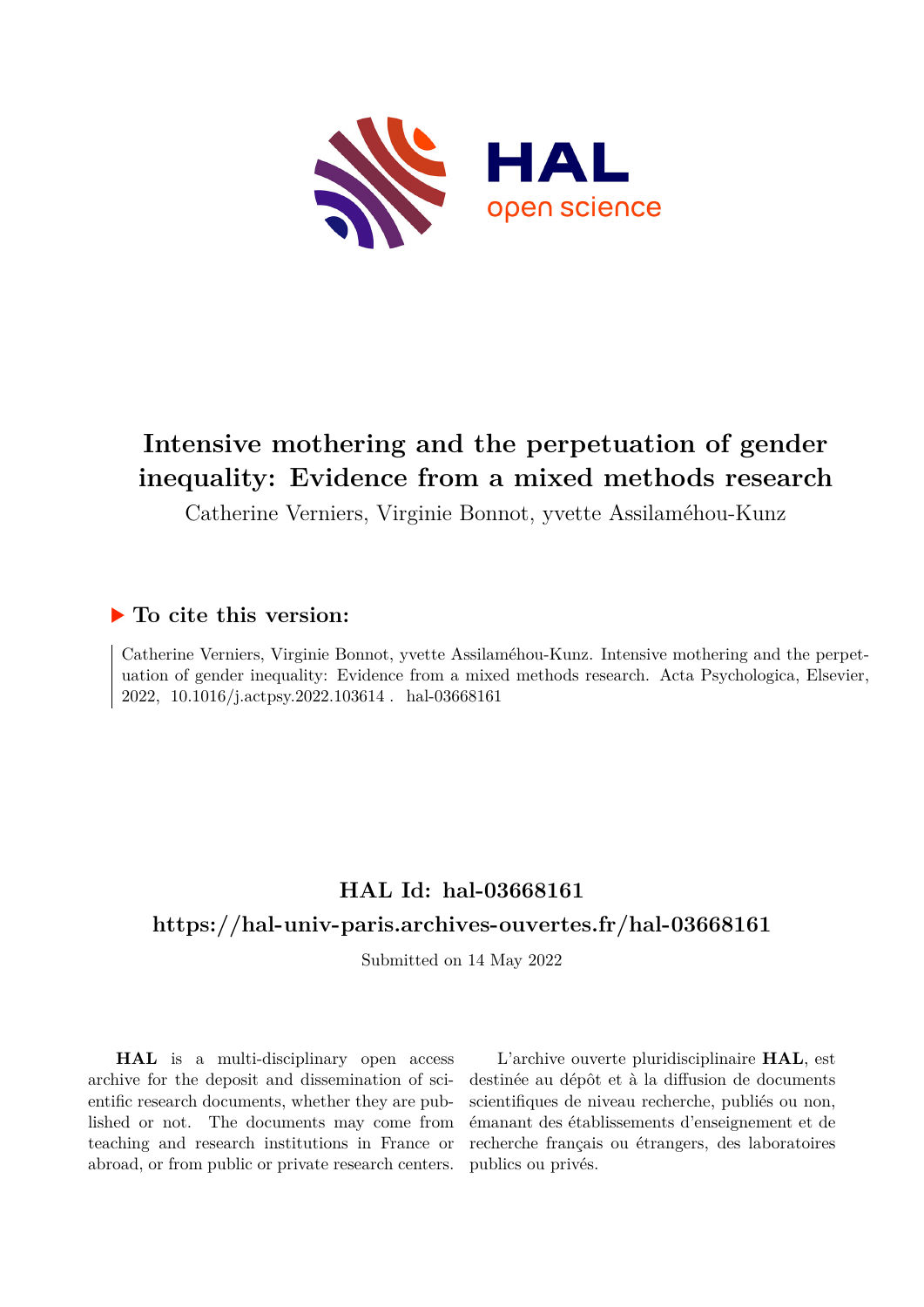

Contents lists available at [ScienceDirect](www.sciencedirect.com/science/journal/00016918)

# Acta Psychologica



journal homepage: [www.elsevier.com/locate/actpsy](https://www.elsevier.com/locate/actpsy)

# Intensive mothering and the perpetuation of gender inequality: Evidence from a mixed methods research<sup>\*</sup>

Catherine Verniers<sup>a,\*</sup>, Virginie Bonnot<sup>a</sup>, Yvette Assilaméhou-Kunz <sup>b</sup>

<sup>a</sup> *Universit*´*e Paris Cit*´*e, Laboratoire de Psychologie Sociale, 71 avenue Edouard Vaillant, 92100 Boulogne-Billancourt, France* <sup>b</sup> *Universit*´*e Sorbonne Nouvelle, Institut de Recherches M*´*edias, Culture, Communication et Num*´*erique, 4 rue des Irlandais, 75005 Paris, France* 

#### ARTICLE INFO

*Keywords:*  Ideology Mothering Gender roles Computer-mediated communication System justification Vicarious dissonance

# ABSTRACT

Intensive mothering is a cultural model of appropriate childrearing according to which mothers should unselfishly make a tremendous investment in their child. Using a mixed methodology, we examined the relevance of this ideology to understand the persistence of gender inequality. A content analysis of the most popular French mommy blogs indicates that this ideology remains commonplace, and has even incorporated contemporary concerns regarding sustainable development. Besides the expected themes of the sacredness of the child, the primary responsibility of the mother, and the use of intensive methods for all aspects of childrearing, the analysis of blog posts highlights new themes, including the sacredness of home, need for balance, and the praise of fathers. Furthermore, mommy blogs, as public online diaries involving everyday experience, prompt mothers to confess their failure to comply with intensive mothering demands and, at the same time, to reaffirm their commitment to its principles. Social influence is evidenced by the comments in response to the posts, which demonstrate polarization toward intensive mothering among the readers. A survey study further demonstrates that this ideology is positively related to a series of gender hierarchy-enhancing beliefs and attitudes. As a whole, the present research indicates that intensive mothering should be considered a system justifying ideology, while mommy blogs provide a platform for its diffusion and strengthening.

# **1. Introduction**

Women's labor force participation has improved considerably over the past 50 years in most Western countries. Paradoxically, the decline of the male breadwinner model in favor of dual earner families has not translated into a rebalancing of household activities: Women remain largely in charge of unpaid domestic work, and parenthood worsen this gap (e.g., Barnes, 2015; Craig & Mullan, 2010; European Commission, 2018). Improving our understanding of the maintenance of this gender inequality is an important issue given that childcare and housework obligations restrict women's paid work opportunities (OECD, 2017), with a direct loss of economic capital (Gershuny, 2018). A number of scholars sought to document the factors underlying the division of housework between partners, identifying the interplay of individuals' and couples' characteristics—e.g., spouses' earnings, work time and beliefs regarding gender roles—and macro-level features—gender

equality at a national level (for reviews see Coltrane, 2000; Lachance-Grzela & Bouchard, 2010). Yet, little is known regarding the broader, ideological bases for the persistence of traditional gender roles within the private sphere. Our aim in the present study is to highlight that intensive mothering (IM), an ideology that holds the individual mother primarily responsible for childrearing (Hays, 1996), has adapted over time—in both its content and its dissemination channels—with the consequence that the model of appropriate childrearing ultimately contributes to the maintenance of gender hierarchy. We used a mixed methods research design to document the continuities and changes in IM ideology, and its relationship with hierarchy-enhancing beliefs and attitudes. In addition, our focus on mommy blogs allows for an examination of some features of social influence between bloggers and readers that might uphold IM ideology.

<https://doi.org/10.1016/j.actpsy.2022.103614>

Received 27 January 2022; Received in revised form 21 April 2022; Accepted 9 May 2022

Available online 13 May 2022

0001-6918/© 2022 The Authors. Published by Elsevier B.V. This is an open access article under the CC BY-NC-ND license([http://creativecommons.org/licenses/by](http://creativecommons.org/licenses/by-nc-nd/4.0/)[nc-nd/4.0/](http://creativecommons.org/licenses/by-nc-nd/4.0/)).

<sup>\*</sup> This research was supported by a grant from the Cité du Genre, IdEx Université de Paris, ANR-18-IDEX-0001, and a grant from the Agence Nationale de la Recherche and the Ministère de l'Enseignement Supérieur, de la Recherche et de l'Innovation (ANR-19-CE41-0001-01; research project URGEN).

<sup>\*</sup> Corresponding author at: Institut de psychologie, Université Paris Cité, 71 avenue Edouard Vaillant, 92100 Boulogne-Billancourt, France.

*E-mail addresses:* [catherine.verniers@u-paris.fr](mailto:catherine.verniers@u-paris.fr) (C. Verniers), [virginie.bonnot@u-paris.fr](mailto:virginie.bonnot@u-paris.fr) (V. Bonnot), [yvette.assilamehou-kunz@sorbonne-nouvelle.fr](mailto:yvette.assilamehou-kunz@sorbonne-nouvelle.fr)  (Y. Assilaméhou-Kunz).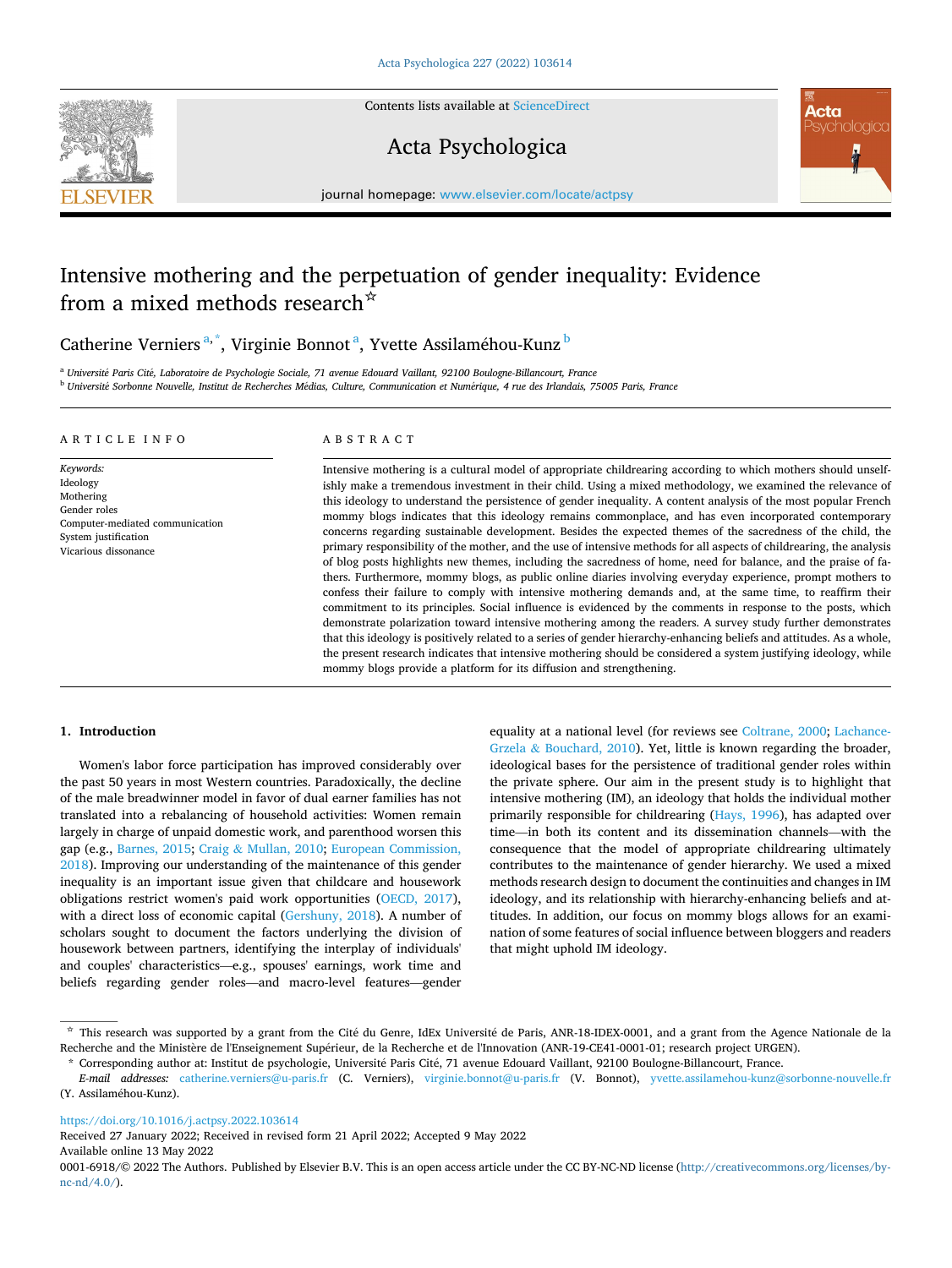### *1.1. Intensive mothering ideology*

#### *1.1.1. Characterization*

According to Hays (1996), intensive mothering refers to a cultural model of appropriate mothering structured around three principles: First, children are considered sacred, innocent, and inherently loving and trusting, and as such, should be protected from the "corrupt" outside world. This is achieved through intensive methods, which represents the second pillar of IM. More precisely, appropriate childrearing is emotionally absorbing: children must receive continued and unconditional maternal love, evidenced by permanent loving attention. The method is inherently child-centered; that is, the only proper conduct is to follow the child's lead. Appropriate childrearing is labor-intensive and time-consuming. Thus, a mother's day-to-day job is to educate herself as to the latest knowledge regarding child's development. However, given the uniqueness of each child, she must also learn to identify the unique needs of her child and to adapt her response to her own child's needs and desires. Intensive methods are expert-guided, first because mothers must educate themselves based on expert advice, and second because they have to consult qualified professionals should particular problems arise. These recommended methods are financially expensive: besides the cost of having recourse to expert-guidance (including, but not limited to, pediatricians, child psychologists and psychiatrists), the right toys, the richest activities and the best learning experiences, intensive methods imply lost wages since mothers are expected to cut back their paid work hours to spend more time with their children. Third and finally, according to IM cultural model of appropriate childrearing, mothers are primarily responsible for fulfilling this mandate. Motherhood is deemed to be an instinctive and deep-seated drive in women. Fathers, as a result of their perceived incompetence, can only provide additional help.

Not only is appropriate mothering governed by a series of rules, it is ultimately considered a moral enterprise: mothers are expected to be selflessly committed to preserving the child's purity and innocence in contrast to the logic of self-interested market relations. Implicit in this is the belief that insofar as children are appropriately raised, they can only make the world a better place. As such, IM ideology posits that raising a child is one of the most important things a woman can do for society, and in any event, is more worthwhile than paid work.

#### *1.1.2. IM ideology and gender inequalities*

Hays (1996) acknowledged that IM is neither natural nor necessary. IM is a social construction pertaining to ideological coercion, which "operates to convince women that they want (or at least should want) to commit themselves to a task that, in fact, ultimately serves those with the power to manipulate and control ideas" (p.165). The question remains as to why members of a disadvantaged group, namely women, would endorse a set of beliefs that adversely affect them. We rely on system justification theory (Jost, 2018; Jost & Banaji, 1994) to suggest that IM is a system justifying ideology which imbues the gender status quo with validity and legitimacy. Indeed, system justifying ideologies allow for people to feel relatively satisfied with their situation (i.e., serves a palliative function; Jost & Hunyady, 2002), and to convert what *is* into what *should be* (Kay et al., 2009). Interestingly, IM has been shown to be related to other system-justifying ideologies, namely social conservatism and neoliberal ideology (Girerd et al., 2022).

In sum, IM should be considered an apparatus in the Foucauldian perspective: IM ideology encompasses knowledge—scientific statements as well as moral contentions—that regulates individual behavior which, in turn, entrenches the hegemonic power in the entire social body. In that respect, studying how hegemonic power pervades society implies considering the media used for its dissemination: "the important point [is] to locate the forms of power, the channels it takes, and the discourses it permeates in order to reach the most individual modes of behavior" (Foucault, 1976, our translation). Following this view, the present research aimed at studying social media, and more specifically mommy blogs, as a potential contemporary venue for discourse on IM

# (Flanagin, 2017; Wright et al., 2015).

# *1.1.3. Contemporary expression of IM ideology*

The argument that proper mothering takes the form of IM originates from Hays' combined analysis of historical records, best-selling childrearing manuals and interviews she conducted with American mothers in the early '90s. The ideology was recently reexamined, leading researchers to acknowledge that IM still provides a hegemonic model of appropriate mothering which has expanded to other Western cultures (Ennis, 2014), including France (Paltineau, 2014). However, the authors highlighted a shift in attitudes toward the experts, who are more often discarded nowadays. Changes in sources for parenting information account for this shift: social media allows parallel dialogue among mothers, and their experience is shared and valued, making mothers the new experts.

#### *1.2. Intensive mothering in mommy blogging*

Social media refers to online tools that support social interaction between people. The growing body of literature on family and information and communication technologies that has emerged in recent years indicates that parents use social media as a source for parenting information (for a review, see Dworkin et al., 2018). In particular, firsttime mothers have been found to participate in blogging to connect with others and achieve social support (McDaniel et al., 2012). Distinct from other online communication, mommy blogs consist of everyday experience written up by women "for whom parenthood is a key identity component" (Morrison, 2010), with posts presented in reverse chronological order. Sometimes referred to as digital confessions or online diaries, mommy blogs facilitate discussion by allowing comments and interactions. Mothers' motivations for blogging include developing connections with others, enhancing mental stimulation, achieving selfvalidation, contributing to the welfare of others, and developing skills and abilities (Pettigrew et al., 2016). Mothers report consulting blogs to seek information and advice about parenting, to identify problems their children might have, to resolve conflicting parenting guidance, to explore different family perspectives, to confirm their views and practices as mothers, and to check that their child's development is normal (Jang et al., 2015). Therefore, mommy blogs provide normative cultural models of parenting.

It has been suggested that "mommy blogs provide mothers with opportunities to challenge intensive mothering" (Huisman & Joy, 2014, p.102), and even redefine motherhood (Lopez, 2009). However, little evidence supports this view. Stressing the growing popularity of mommy blogs, Lopez argued that mommy blogging is a radical act in that it challenges and reinterprets representations of motherhood. In support of this claim, the author pointed to blog content questioning the label "mommy blogger" and its implication in terms of power, or addressing the issues of the relationships between advertisers and bloggers and the monetization of blogs. It is worth noting, however, that this finding stems from the analysis of 21 blogs selected on the basis of a Google search for the expression "mommy blogging is a radical act." As acknowledged by the author, the selected blogs that mentioned this phrase did not reflect the full spectrum of mommy blogging, nor the more common content.

Rather than challenging intensive mothering, though, we suggest that mommy blogs are a modern adaptation of what Foucault previously identified as the "examinations, consultations, autobiographical narratives, and letters [that] are recorded, transcribed, gathered into files, published and discussed" (p. 85, our translation), the purpose of which is to convey the hegemonic discourse. In contrast with previous work that purposely selected a sample of blogs containing a disruptive discourse on mothering, we chose to examine the content of the most popular mommy blogs. In this manner, we strive to uncover the most widespread discourse encountered by women who read mommy blogs.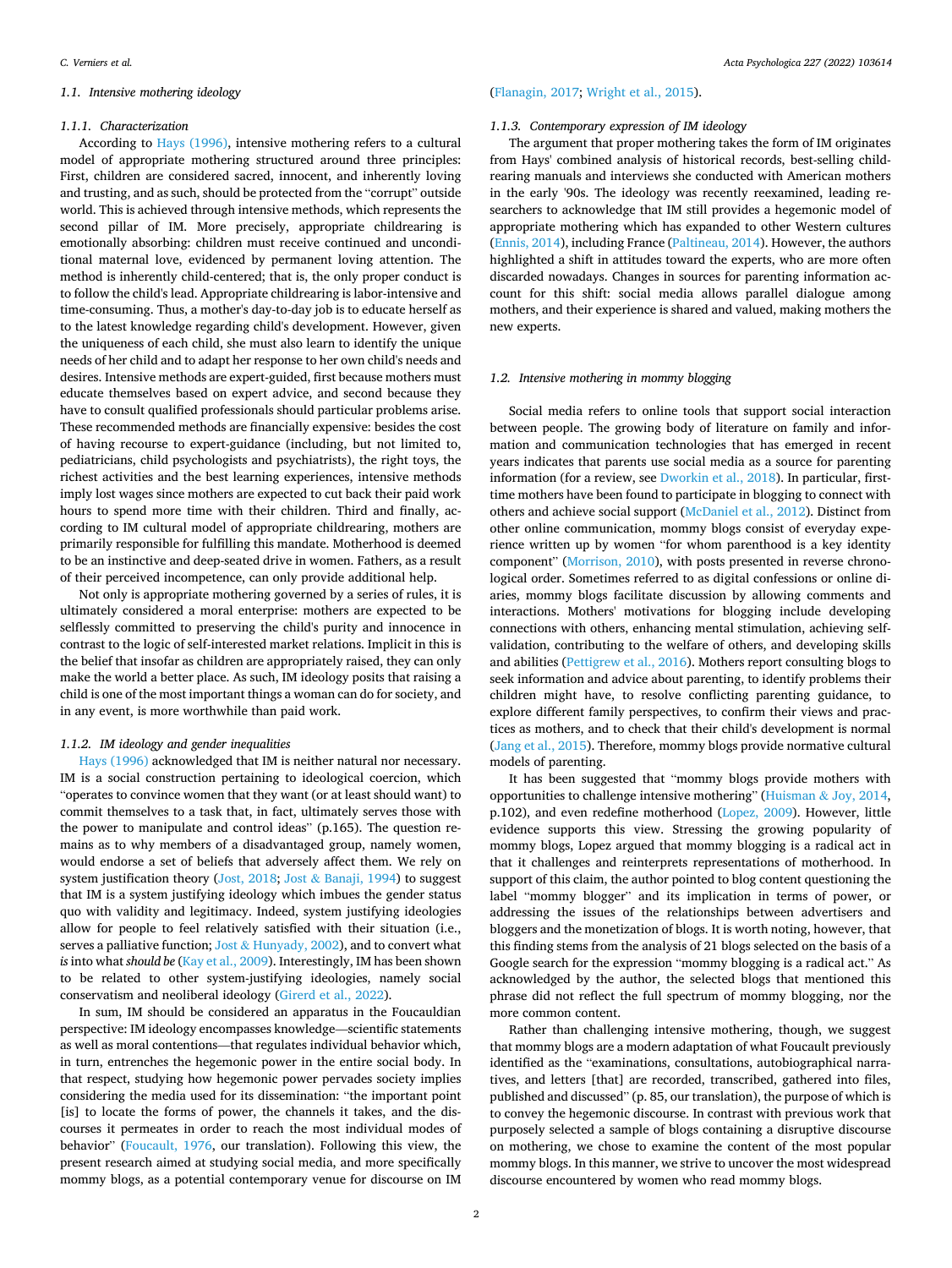# *1.3. Intensive mothering in the French context and the present research*

The present research took place in France, which is notable for its strong family-oriented and pro-birth policies (e.g., cash benefits and tax breaks targeting larger families, extensive provision of childcare services, generous parental leave; Thévenon, 2011). Although very few studies have examined IM ideology in France, there is consistent evidence that at least IM practices are currently operating among French mothers. Recently, and in an effort to develop a quantitative measure of attitudes toward IM, researchers conducted interviews among French mothers from the general population (Loyal et al., 2017b). Content analysis found that mothers were still seen as the natural and best caregiver, while fathers were considered less at ease with children rather than inherently incompetent. A previous interview study conducted in the 2010s explored intensive practices among French parents (Paltineau, 2014). In this research, and in striking contrast with IM ideology, it appeared that both fathers and mothers were highly involved in childrearing, leading the author to assert that "we can now speak about intensive fatherhood" (p. 130). These surprising statements must be considered with caution. Indeed, the claim that both parents participate equally in childrearing and therefore that IM is no longer relevant is mitigated by the fact that the interviewees were mainly stay-at-home mothers, living in a marital relationship with a working partner. Therefore, an important goal of the present research is to assess whether the shift in the perceived father involvement is apparent in mommy blogs and, more broadly, whether traditional gender roles within the family are mitigated. To this end, we will focus on both the ideas (i.e., themes), and the emotions and affective states reflected in mommy blogs.

While research has failed to provide consistent evidence about actual gender differences in emotional expression and experience (Niedenthal et al., 2006), the belief in gender specificities regarding emotions is largely disseminated (Shields, 2013). Indeed, there are strong gender stereotypes about emotional expression in Western cultures. Expressing emotions intensely is considered to be typically feminine (i.e. the "emotional woman" stereotype), whereas the minimization of emotional expression is considered to be typically masculine (i.e. the "inexpressive male" stereotype). Importantly, these stereotypical beliefs apply to parenting roles. For example, research has shown that some American childrearing manuals present mothers as emotional and fathers as rational (Shields et al., 1995; Shields & Koster, 1989). In addition, there are differential expectations about which specific emotions women and men should express (Krauth-Gruber et al., 2022; Stoppard & Gunn Gruchy, 1993). Women are expected to express emotions and affective states that communicate submissiveness (e.g., shame or fear, corresponding to ill-being affective states) and that facilitate social relationships (benevolent affects such as love, warmth, support, happiness, and cheerfulness that reflect well-being). On the contrary, men are expected to express emotions and affective states that communicate dominance (anger, contempt, disgust and pride, i.e., malevolent affective states and emotions), even if they can threaten or impair a social relationship. Importantly, research suggests that gender stereotypes about emotions ensure that gender roles are maintained. In fact, women are encouraged to express emotions congruent with the expected role of caregiver, whereas they are discouraged from expressing emotions that would allow them to compete for power and status (Brody, 2000, 2010). Mommy blogs, as online diaries, provide the opportunity to examine to what extent the portrayal of mothers' and fathers' emotions and feelings aligns with gender stereotypes.

The goal of the present research is twofold. First, we aim to document whether the content of the most popular French mommy blogs is in line with IM ideology. To this end, we intend to use a systematic approach to blog selection, and to document all aspects of IM ideology as initially characterized, while remaining open to changes. We will pay particular attention to those features that justify and maintain a gendered view of parental roles, including the emotions and affective states that are at the core of online diaries. We will address these questions in study one, using thematic and lexical analyses. Second, we aim to provide evidence that IM is a system justifying ideology. In study two, we present a survey conducted among a sample of French mothers that examines the relationship between IM and gender hierarchy-enhancing beliefs and attitudes.

#### **2. Study 1**

#### *2.1. Method*

#### *2.1.1. Blog sampling*

Blog sampling was carried out in summer 2018 by a research assistant under the supervision of the first author. Aligning with the recommendations of the Association of Internet Researchers ethics working committee (Markham & Buchanan, 2012; see also Franzke et al., 2020), and practices reported in prior studies (e.g., Appleton et al., 2014; Pedersen, 2016), blogs are deemed to be in the public sphere since they are not password protected and no registration is required to access or comment on their content. Blogs are furthermore considered in the public domain (The Economic and Social Research Council, 2015). In addition, the scope of the study is limited to analyzing the textual content of the blogs, without any attempt to contact the bloggers to obtain further personal details.

We intended to select the most visited French mommy blogs in order to get access to the most prominent view on parenting promoted in mother blogging. Blog identification consisted of searching for "blog maman" using the most popular search engine in France at the time (i.e., the Google search engine; (AEP Digital, n.d.)). We retained the first two results and made sure that these blogs met the inclusion criteria: First, the blog was written in French language, and then, if this condition was met, we consulted the About Me section (i.e., a static page that includes a biographical summary of the author), and ensured that the blog was written by a woman living in France who identified herself as a mother. Using the blogroll of these first two blogs, we identified other mommy blogs meeting the inclusion criteria. At this point, 22 mommy blogs were identified and indexed. Then, we used the same procedure for each blog presenting a blogroll. This iterative process led to indexing 549 blogs over a period of 2 months. At this point we decided to stop the indexing due to practical constraints of time and resources. Using the Alexa analysis tool, we collected information regarding the audience of each blog. We then sorted all blogs on the basis of their audience, from the most to the least popular.

# *2.1.2. Collection of blog posts*

Blogs typically contain reverse chronologically ordered posts, classified under a limited number of topics. The decision was made to retain for the analysis the last entry on each topic (Hookway, 2008). Accordingly, the first two authors conducted the collection of blog posts, which consisted of copying and pasting into a Word file the text content of the most recently published post in each topic. Collection of posts started with the two blogs first returned by the search engine, followed by the indexed mommy blogs in descending order of their audience. In line with the principle of data-minimization, collection of blog posts and coding took place simultaneously, so that only those blogs actually analyzed were subject to data collection (Ess & Hård af Segerstad, 2019). Furthermore, to ensure bloggers' anonymity, we removed any information that might identify them from quoted text, and we made sure that the text we quoted could not be tracked to the blog (Weller et al., 2018).

# *2.2. Thematic analysis*

The two authors responsible for the collection of blog posts analyzed the data. Both authors, in their forties and self-identified as females, have a theoretical background pertaining to the literature on ideologies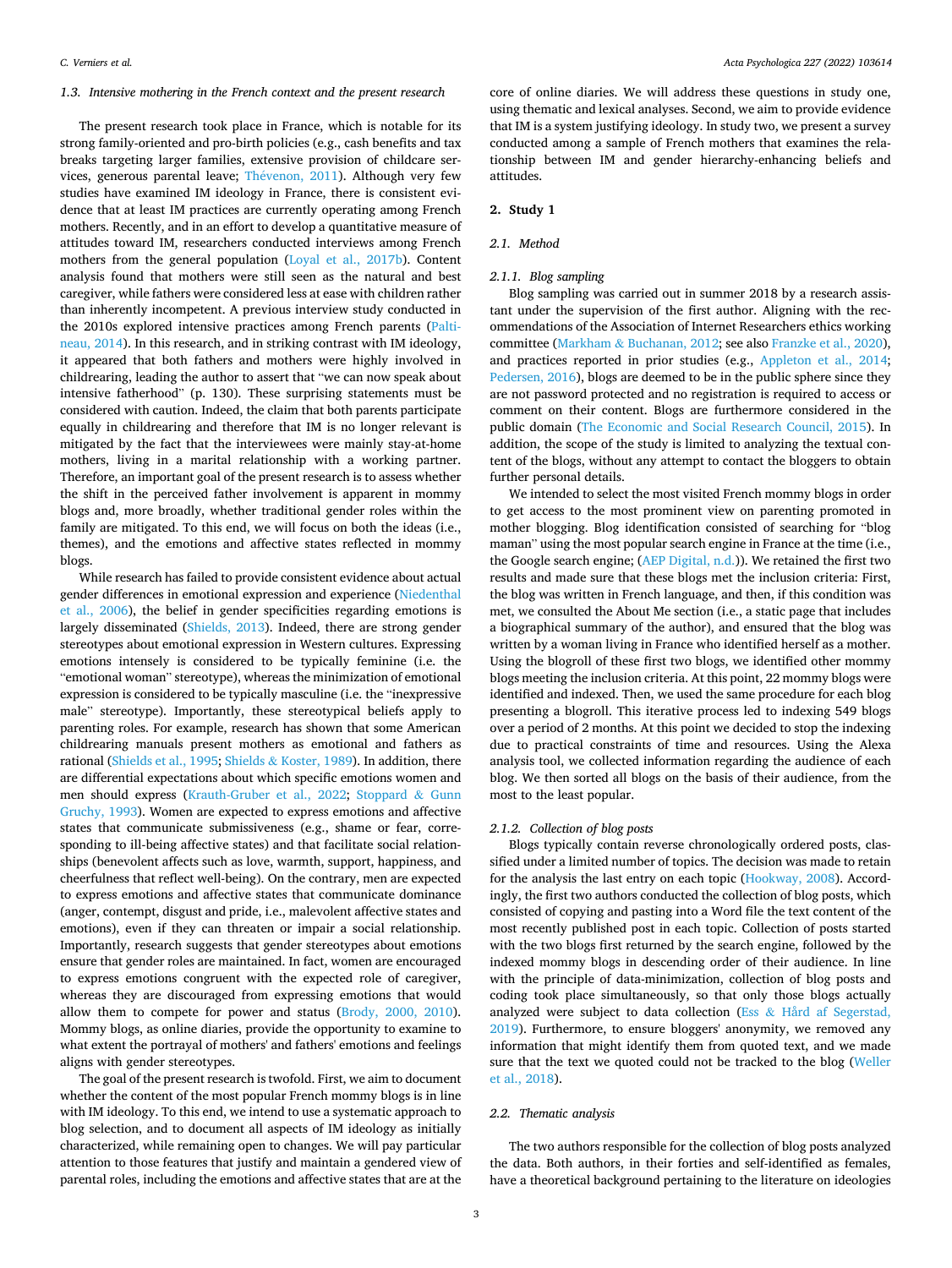from a psychosocial perspective, including IM ideology. Both have professional and teaching experience in qualitative methods. In addition, none of the researchers is a blogging mother nor a mommy blog reader. We adopt a critical realist perspective in the present study (Maxwell, 2012), which implies retaining an ontological realism while considering epistemological constructivism.

We considered template analysis to be the most appropriate technique to answer our research question. Template analysis is a form of thematic analysis in which the researcher starts with a priori themes "identified in advance as likely to be helpful and relevant to the analysis" (Brooks et al., 2015). However, template analysis offers flexibility by allowing researchers to refine or discard initial themes, and to develop new ones in the course of the analysis. Thus, the use of template analysis allows both top down and bottom up approaches to the data (King, 2012). Accordingly, we designed the initial coding template using three main themes (and 12 sub-themes) of IM (Hays, 1996): Children are sacred, mothers are the primary parents responsible for raising them, and proper mothering requires intensive methods (see Table 1). The first two authors individually applied the template to the same subset of 10 blogs (i.e., the eight most popular blogs according to their audience plus the initial two blogs). The initial template was then discussed by the two coders, who revised existing themes so that they included further discoveries, and otherwise added new themes that emerged. They then analyzed subsequent blogs and met on a regular basis during the course of the analysis to decide whether and where to modify the template. The process continued until a point of saturation was reached, at which no new information emerged from further collection of blog posts. Eventually, a total of 18 blogs resulting in 189 posts were investigated (see Supplementary materials Table A.1 for bloggers' characteristics). The third author independently analyzed a random selection of 30% of the posts using the template developed in the course of the analysis. Cohen's Kappa indicated good agreement between raters, ranging from 0.71 for sub-themes to 0.78 for the main themes. Discrepancies were resolved through discussion, leading to recategorizations of codes. Table 1 presents an overview of themes and subthemes.

# *2.3. Lexical analysis*

The third author was primarily responsible for carrying out the lexical analysis, assisted by the first author. The third author is in her thirties and self-identified as female; she is not a blogging mother nor a mommy blog reader. Her theoretical background pertains to social

#### **Table 1**

Final template with sub-themes frequencies.

| Theme                                            | Sub-theme                     | Frequency |
|--------------------------------------------------|-------------------------------|-----------|
| Sacred*                                          | Sacred child*                 | 22        |
|                                                  | Mother's moral commitment*    | 12        |
|                                                  | Sacred home                   | 18        |
| Mother primary responsible*                      | Mother as the best caregiver* | 4         |
|                                                  | Fathering is praised          | 24        |
|                                                  | Guilt-gap*                    | 3         |
| Intensive method*                                | Child-centered*               | 30        |
|                                                  | Emotionally absorbing*        | 20        |
|                                                  | Expert guided*                | 13        |
|                                                  | Financially expensive*        | 26        |
|                                                  | Labor intensive*              | 16        |
|                                                  | Stimulation*                  | 21        |
| Need for balance                                 |                               | 11        |
| Failure to be a good mom                         |                               | 10        |
| Criticism of parents with less intensive methods |                               | 6         |
| Ambivalence toward the child                     |                               | 5         |
| Lowered expectations                             |                               | 5         |

*Note*. Themes and sub-themes marked with \* were included in the initial template.

Initial template also included the sub-themes Father as incompetent and Mothering as natural. Given the absence of citation related to these sub-themes, they were dropped from the final template.

psychology of language and computer mediated communication. The 189 posts were analyzed using EMOTAIX, a computer software program that detects words (based on their literal and figurative meanings) related to emotions and affective states (Piolat & Bannour, 2009). EMOTAIX categorizes each term into one of six main valenced categories (three negative: Malevolence, Ill-being, Anxiety vs. three positive: Benevolence, Well-being, Composure) or two unvalenced categories (Surprise, Impassiveness; see Supplementary material Table A.2 for more details on the categorization).

The automatic analysis by EMOTAIX led to identification of 5423 terms. Then, the first and third author checked the automatic categorizations in order to decide whether the terms needed to be rejected (nonemotional literal meaning), clarified (unspecified emotions), or reassigned (negative wording). To perform the categorization checking, the first and third author started by separately coding five posts based on Piolat and Bannour's (2009) recommendations. After this first step, discrepancies were discussed and rules for rejection and clarification specified. Then, the double-checking was done for 804 terms identified by EMOTAIX. The Cohen's kappa was 0.90 for the main categories, indicating good agreement between raters. Then, the categorization checking was performed for the remaining posts, one half by the first author and the other half by the third author and 3410 terms were kept. In addition, the first and third author manually noted for each term kept who the person was who was experiencing the emotion. It could be individuals (e.g. the blogging mother alone, one of her children, the father, etc.) or several people being described as experiencing the same emotion (e.g., the whole blogging mother's family, the blogging mother's children, or the blog's readers). When the blogging mother was the experiencer, we also noted when the trigger was her child/children.<sup>1</sup>

#### *2.4. Findings*

# *2.4.1. Mother and father: different and complementary*

All the studied blogs—with one exception—are written by mothers in a heteronormative family, where mother, father and children live together in the same household. Yet, mothers clearly appear as the primary parents responsible for childrearing. This is reflected in the almost systematic use of the first person singular when it comes to child issues. It is also apparent in several posts pertaining to childcare arrangements:

I wanted to stay with each of them [her children] the first year. For her [her 3rd child], I had to start the day nursery a bit earlier with very few hours in order to secure a place. I ended up accepting the idea, even though it wasn't easy for me to start the adaptation while I was still on maternity leave.

#### (blog 4)

In this quote, the mother of three expressed a tension between her feelings and the rational decision to leave her child at the day-care service. No reference is made to the father regarding his contribution to childcare or his feelings. In fact, this "guilt-gap," whereby mothers (compared to fathers) spend more time worrying about children sometimes emerged explicitly in mothers' discourse, as for instance in this quote from blog 12, where the blogging mothers discussed the difficult choice to give up home schooling in favor of public school:

I had to come to terms with making this decision as one tears away a bandage, to be freed from a crushing weight on my shoulders. And I say MY [*sic*] shoulders, because although there was a lot of discussion with [father's nickname] and that the subject annoyed him, I alone bore the weight. As usual, huh.

This quote illustrates the limited role of fathers: They may participate in

<sup>1</sup> Given our focus on mothering, we treated all other triggers as miscellaneous.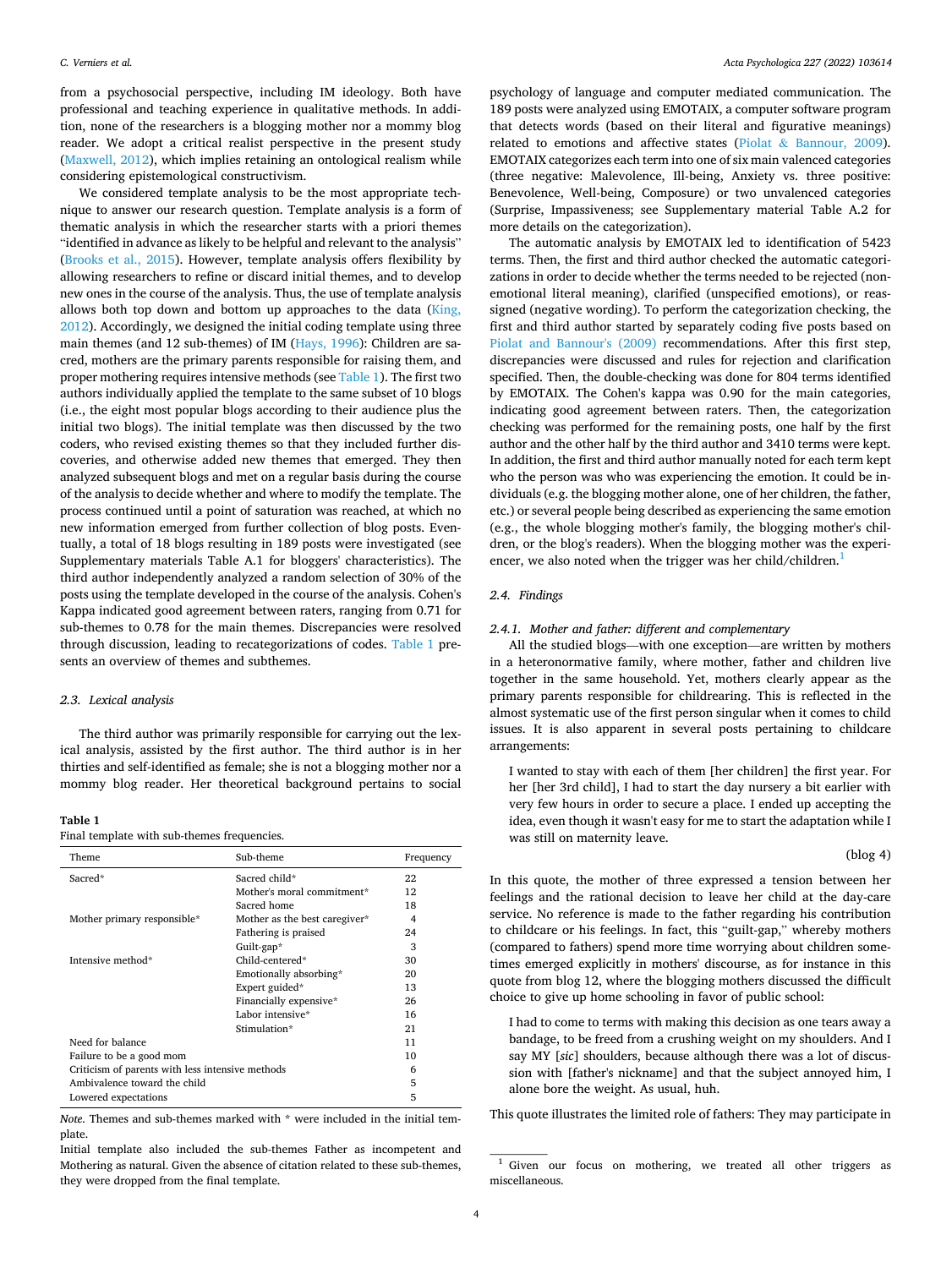discussion and activities pertaining to the family, but mothers are ultimately in charge. In contrast with Hays, however, fathers are not depicted as incompetent. On the contrary, their contribution as father and partner is highly valued:

My man spends much more time with his sons! He showers them, feeds them, plays with them, rocks them … I don't believe that my father did all this! No, clearly, the new generation of daddies has changed and I find it awesome!

#### (blog 9)

Still, parental roles are described in a stereotypical manner, as illustrated in this quote: "We walk up and down throughout the downtown streets. Somewhat confusing because I probably don't have a very good sense of direction, I never knew where I was … Here I say thanks to the husband" (blog 13). Throughout the blogs, fathers are portrayed as handymen, athletic, video gamers, reckless, and messy. On the other hand, mothers typically describe themselves as caring, cautious, unsure, and organized. Hence, gendered descriptions essentialize and emphasize the complementarity of parental roles, with fathers largely absent from everyday family life (but praised when they take part) and mothers as the primary caregivers and those most concerned with childrearing.

The lexical analysis provided further evidence for a stereotypical portrayal of parental roles in mommy blog posts. First of all, consistent with the stereotype of the father/man as inexpressive, the feelings of fathers are almost never described. Considering all the posts, there are only 13 terms (0.38% of the total of the terms) referring to affective states experienced by the father on his own. This stands in sharp contrast to the number of terms (590, 17.30% of the total) referring to feelings experienced by the blogging mother's children, and by the blogging mother herself (1970 terms, 57.77%). There are some indirect references to the father's feelings: 101 terms (2.96%) referred to the blogging mother's couple's emotional states, and 146 terms (4.28%) referred to the emotional states of the blogging mother's family as a whole (including children and father). To sum up, the father is portrayed as scarcely, if at all, emotionally involved in parenting. His affective experience is mentioned mainly through shared feelings with the mother and/or the children.

Going beyond frequencies, the type of emotions expressed by the blogging mother herself aligns with gender stereotypes.<sup>2</sup> Indeed, the three type of emotions most frequently reported are those facilitating relationships (benevolence: 611 terms, 31.02%; well-being: 519 terms, 26.35%) and those referring to powerless states (ill-being: 396 terms, 20.10%), that are expected for women. On the contrary, the terms referring to emotions that harm relationships (malevolence: 122 term, 6.19%) and to emotional control (composure: 137 terms, 6.95%; impassiveness: 40 terms, 2.03%), behaviors that are expected for men, are much less expressed by blogging mothers.

# *2.4.2. Intensive methods*

There is a broad consensus that appropriate mothering can only be achieved through gradual and challenging learning (e.g., "I grow up each day thanks to and with my children" blog 7) and in-depth reflection. Expressions such as "I understood," "I told myself," "I've thought," "what my brain dictated to me," "my reflections," "turning the problem over and over again in my head" emphasize the continued cognitive work which is at the core of IM. Constant monitoring and self-evaluation are part of the process and should lead to self-correction. In the following quote, blogging mother 3 describes how mothers should react if they fail: "Accepting being mistaken, asking for forgiveness when we go too far, admitting our errors, trying to do as little as possible … we are standing before our children to account for our mistakes." This quote emphasizes that mothers are accountable to their children, who are

considered to be their ultimate judges. This is consistent with Hays' contention that mothering is child-centered. The "follow the baby's lead" premise of IM ideology is particularly apparent in the appeal of unschooling, home-schooling and alternative child-centered methods of education. Blogging mother 12 explained the advantage of such an approach: "It allowed [my daughter] to learn lots of things according to her aspirations and at her own pace." For the blogging mothers, aligning with the child's pace is not at odds with the willingness to stimulate him/ her. Stimulating activities in mommy blogs target the development of creativity, reasoning, and autonomy on one hand, and the improvement of academic skills (mainly math ability and foreign languages) on the other hand.

#### *2.4.3. Building the perfect home for a sacred child*

Mothers consistently praise their children's inherent virtues and abilities. Children's goodness, sociability and brightness are particularly valued. Consistent with the sacred child vs. corrupt world dichotomy, childhood must be preserved as long as possible, as illustrated in this quote:

May they keep their rose-colored glasses for a long time. I will do my utmost so that they keep looking at the world with wonder. I hope, however, that they will forget the eagerness of adults, the busy timetables, the strong words.

(blog 4)

Preserving children's purity is also reflected in various blog posts pertaining to child care and housekeeping: "I chose organic and ecological diapers because I try to respect the environment while respecting my baby's skin" (blog 18); "To go further in this healthy practice, I started to use small bottles of essential oils and to make recipes for household maintenance […] I have this feeling of cleanliness when I come back home, I can breathe deeply" (blog 5). These quotes illustrate mothers' commitment to building a safe, pure and healthy home for a sacred child. Such a commitment is also evident in various topics, including breastfeeding rather than using infant formula, home-cooking using organic and raw ingredients rather than use of processed foods, using washable diapers and baby wipes, and preference for zero-VOC paints. These examples provide clear evidence that contemporary IM links child care closely with environmental protection. Considering that the ecofriendly behaviors mentioned by the bloggers entail anticipating needs, identifying actions for filling them, and implementing those actions, and that this work is largely carried out by the mothers, such a shift in IM is likely to worsen the gender gap regarding the cognitive labor associated with household duties (Daminger, 2019).

#### *2.4.4. Resolving the ambivalences*

The vast majority of blogs portrays a romanticized view of family life where mothers devote themselves to making their children happy, and find emotional fulfillment in this task: "I'm having fun, I'm happy, as a family, with my kids who are spoiled and who know it, and who give me 200% back" (blog 2). However, within a few of them, and in contrast with the ideal of unconditional maternal love, we found instances of ambivalence toward the children. Regarding her three-year-old boy's disruptive behaviors, this blogging mother says that "my feelings about him are very mixed, on the one hand I eagerly await the day he will start school … on the other hand I will regret that I didn't see him grow up" (blog 3). Another blogging mother referred to her children as a horde of malicious monsters: "I was afraid of them waking up 10 times a night for no reason … afraid of myself being unable to see them with as much love after nightfall. They were Gremlins" (blog 13). In these examples, the blogging mothers express negative feelings about their young children. However, they both simultaneously temper these feelings by reaffirming their dedication, or by using humor, thereby maintaining their alignment with the IM prescription of unconditional love.

The lexical analysis confirms ambivalent feelings toward children (see Table 2). When all the terms referring to feelings experienced by

 $^{\rm 2}$  We were not able to perform these analyses on the fathers' feelings due to the small number of occurrences.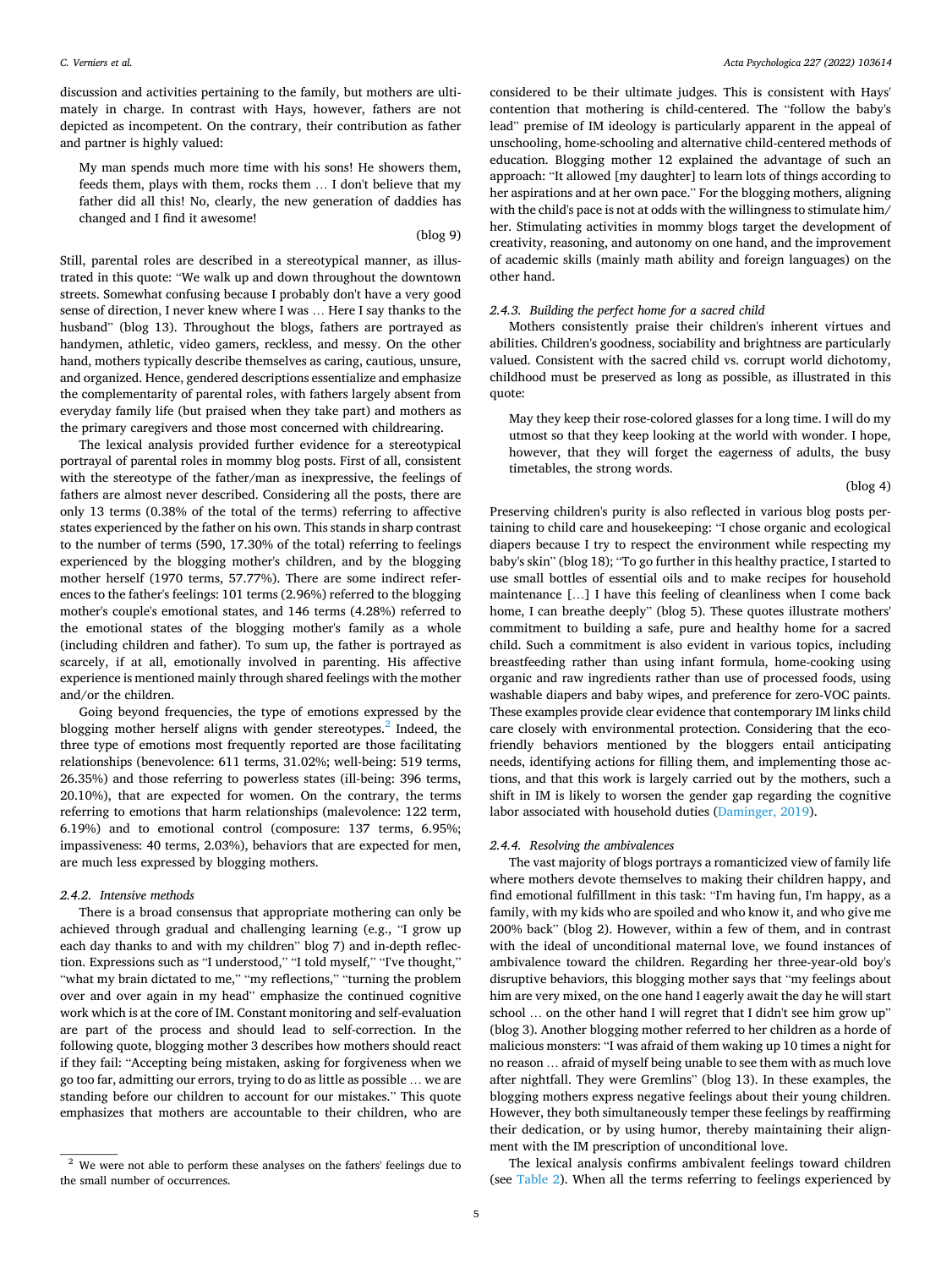#### **Table 2**

| Categories of emotions and affective states expressed by the blogging mothers. |  |  |
|--------------------------------------------------------------------------------|--|--|
|--------------------------------------------------------------------------------|--|--|

|                  | Trigger          |               |                  |               |  |  |  |
|------------------|------------------|---------------|------------------|---------------|--|--|--|
|                  | All              |               | Child/children   |               |  |  |  |
|                  | $\boldsymbol{n}$ | $\frac{0}{0}$ | $\boldsymbol{n}$ | $\frac{0}{0}$ |  |  |  |
| Positive valence | 1267             | 64.31         | 146              | 41.13         |  |  |  |
| Benevolence      | 611              | 31.02         | 60               | 16.90         |  |  |  |
| Affection        | 557              | 28.27         | 49               | 13.80         |  |  |  |
| Kindness         | 54               | 2.74          | 11               | 3.10          |  |  |  |
| Well-being       | 519              | 26.35         | 62               | 17.46         |  |  |  |
| Happiness        | 114              | 5.79          | 17               | 4.79          |  |  |  |
| Lucidity         | 16               | 0.81          | $\overline{2}$   | 0.56          |  |  |  |
| Spirit           | 134              | 6.80          | 10               | 2.82          |  |  |  |
| Relief           | 113              | 5.74          | 18               | 5.07          |  |  |  |
| Satisfaction     | 142              | 7.21          | 15               | 4.23          |  |  |  |
| Composure        | 137              | 6.95          | 24               | 6.76          |  |  |  |
| Courage          | 50               | 2.54          | 8                | 2.25          |  |  |  |
| Calm             | 87               | 4.42          | 16               | 4.51          |  |  |  |
| Negative valence | 622              | 31.57         | 192              | 54.08         |  |  |  |
| Malevolence      | 122              | 6.19          | 45               | 12.68         |  |  |  |
| <b>Hate</b>      | 88               | 4.47          | 26               | 7.32          |  |  |  |
| Aggressiveness   | 34               | 1.73          | 19               | 5.35          |  |  |  |
| Ill-being        | 396              | 20.10         | 108              | 30.42         |  |  |  |
| Suffering        | 112              | 5.69          | 30               | 8.45          |  |  |  |
| Madness          | 22               | 1.12          | 6                | 1.69          |  |  |  |
| Depression       | 65               | 3.30          | 22               | 6.20          |  |  |  |
| Disorder         | 93               | 4.72          | 27               | 7.61          |  |  |  |
| Frustration      | 104              | 5.28          | 23               | 6.48          |  |  |  |
| Anxiety          | 104              | 5.28          | 39               | 10.99         |  |  |  |
| Fear             | 54               | 2.74          | 27               | 7.61          |  |  |  |
| Tension          | 50               | 2.54          | 12               | 3.38          |  |  |  |
| Unvalenced       | 81               | 4.11          | 17               | 4.79          |  |  |  |
| Surprise         | 41               | 2.08          | 8                | 2.25          |  |  |  |
| Impassiveness    | 40               | 2.03          | 9                | 2.54          |  |  |  |

blogging mothers are considered ( $n = 1970$ ), the total of positive affects (64.31%) exceeds the total of negative affects (31.75%). When focusing on the mothers' feelings elicited specifically by their children ( $n = 355$ ), the valence of the terms is more balanced between negative (54.08%) and positive affects (41.13%), with few neutral terms (2.25% surprise and 2.54% impassiveness).

Although explicit instances of ambivalence toward children are rather uncommon, blogging mothers more often stress the need for them to get a break from their kids: "I look after them [her three children] 100% of the time and sometimes I need to hand over the reins so I can have time for myself" (blog 1). It is particularly evident for those blogging mothers who have a job.

I always knew that I wanted children. I also always knew that I wanted to work, to have a job in which I would thrive. I always knew that the two would go together. However, like many women of my generation, it was not always easy to reconcile my life as a mother and my life as a professional.

#### (blog 18)

In this excerpt, blogging mother 18 speaks about being a mother and a worker as a natural and obvious choice. At the same time, she acknowledges the challenge of balancing both roles. Evidence of the cultural contradiction underlying her discourse stems from the efforts at justification she makes: "It is common knowledge that the mother who leaves earlier to pick up their children is often a central element in her workplace because she is organized, hardworking, and fulfilled in the end" and "I choose to be self-employed, because it provides me with the necessary balance." Two arguments are put forward to reconcile IM ideology and pursuit of a career: First, mothers complying with IM ideology would be ideal workers; second, working mothers will be wellbalanced. This is an instance of ideological work (Berger, 2004) through which the blogging mother resolves the contradiction between IM—which posits that mothers should be selflessly committed to their children—and the labor market—which stresses the pursuit of personal

profit. By mobilizing such arguments, the blogging mother states that pursuing a career bolsters her skills and ensures her psychological balance and well-being, which ultimately leads her to be a better mother.

# *2.4.5. Failure in performing IM*

Our analysis so far provided consistent evidence that IM ideology, albeit altered in some aspects, prevails in the most popular French mommy blogs. Interestingly, posts also reveals blogging mothers' harsh criticism of parents who fail to comply with intensive methods—the bad parents, including mothers who complain about the children's noise while they participate in school visits, or stay-at-home mothers who request a daycare center. In a long post explaining what it takes to be a good parent, blogging mother 3 makes the following statement:

Being a good parent … It's asking oneself again and again whether one is too much or not enough present? Whether one has the right attitudes, the right answers … We sign up for putting them first, whatever happens … But at least three examples in my close entourage show me that it's not evident for everyone. Fleeing one's responsibilities, it's common unfortunately.

At the same time, we find some examples of blogging mothers admitting their inability to be "a good mom": "Do I consider myself a good mom? Not sure … For years, I found myself a very poor mom. Not good enough to be a 'good mom'" (blog 1). The idea that good mothering implies complying with high standards, which requires an exhausting amount of work, is widely shared. However, in the face of difficulties, blogging mothers are far more likely to blame themselves for not fulfilling IM standards than to call those standards into question. Quite often, acknowledgment of failure comes with expressions of frustration, anger, and culpability: "I am also a little too physically and mentally tired after this complicated year to be as patient, confident, and benevolent as I strive to be. There are blunders, crying, these fucking [*sic*] angry outbreaks that I cannot channel as I would like to" (blog 12).

Taken together, our analysis suggests that the fact that blogging mothers publicly admit their failure to reach the IM standards, make internal attribution for this failure, and report continued striving to improve their mothering practices, not only preserves IM from being questioned, but is likely to reinforce the validity and legitimacy of its tenets. Moreover, criticism directed toward parents who do not comply with the standards of appropriate mothering highlights the normative function of IM (Brescoll & Uhlmann, 2005; DeJean et al., 2012).

Interestingly, the blogging mothers' commitment to IM and their simultaneous acknowledgement of failure to comply with its imperatives create the conditions for vicarious dissonance (Cooper  $\&$  Hogg, 2007). Vicarious dissonance theory relies on social identity (Tajfel & Turner, 2001) and cognitive dissonance theories (Festinger, 1962) to propose that people can experience dissonance on behalf of members of their social group, with the result that the standards of the group are upheld (Cooper, 2019; Focella et al., 2016). Specifically, by publicly advocating the group norms, and then admitting to failures to practice what the group preaches, the "hypocrite" member's deviance induces a state of cognitive dissonance among ingroup members, plus a threat to the image of the group. To reduce dissonance and restore the ingroup's integrity, highly identified ingroup observers endeavor to bolster their attitude and change their behavior in the direction of group norms (Focella et al., 2016). To further explore whether the bloggers' expression of failure actually triggers IM-reinforcing responses from the readers, we undertook to examine the comments related to the posts in which we identified this theme, in particular regarding the commenters' agreement and disagreement with the post, and expressions of identification with the group. We predicted that commenters would react to the blogging mothers' failure by asserting their sense of unity and their commitment to IM principles and practices.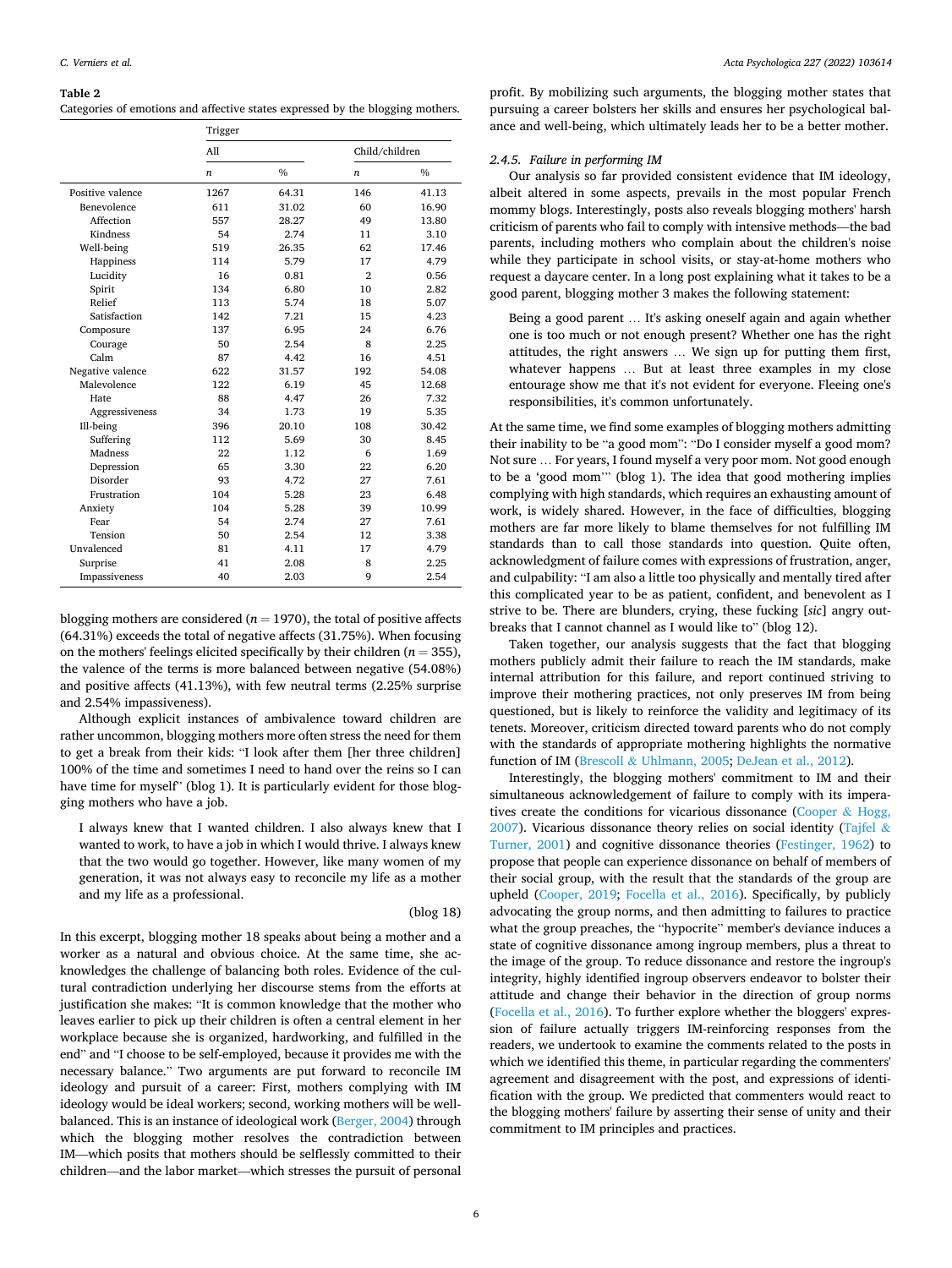# *2.5. Comments analysis*

We found the theme Failure in performing IM in 10 instances, corresponding to five posts written by four different bloggers. For the first analyses, only posts were selected, not comments. Consequently, we traced back those five posts and checked for comments. Among the posts of interest, two did not present any comment. The remaining three posts included 25, 17, and 16 comments, respectively, and all were collected for analysis. The first and third authors elaborated a template informed by the third author's previous work (Assilaméhou-kunz et al., 2022) and empirical research on agreements and disagreements in computermediated communications (Baym, 1996). A comment whose author takes the same position as the post is considered an agreement. Conversely, a comment whose author takes a position incompatible with the statement of the post is considered a disagreement. Agreement and disagreement can be explicit (e.g., "I agree") or expressed through less direct assertions (e.g., the commenter put forward an argument that aligns with/contradicts the post). Finally, a comment whose author does not take a position one way or the other is considered neutral, as is a comment that does not address the content of the post. In a few instances, commenters expressed more than one opinion in a comment. In these cases, and in line with practices in the field (Gilbert et al., 2009), the raters assessed agreement "on balance."

To capture identification, we relied on four core types of ingroup identity (Milanov et al., 2014): centrality, that is, the chronicity and importance of the group for the self, social identification, referring to self-stereotyping and the perceived similarity with the ingroup members, interdependent identification, the instrumental interdependence between the members of the group, and communal identification, that is, close emotional connection and relationships with the group members. With this template, the first and second author independently coded 10% of the comments. Disagreements between coders were resolved through discussion and led to clarifying decision criteria. Then, the two authors independently coded another 15% of the remaining comments. Only a very few cases required discussion, and agreement was reached after minimal adjustments on the decision criteria. At this point, we decided that the first author would code the remaining comments.

# *2.5.1. Results*

Table 3 presents the final template for the comments analysis. We found few instances of neutral comments. Some of the neutral comments consists of the acknowledgement of the blogger's personal experience without an expression of opinion on the issue at stake, as well as open questions regarding childrearing. We also found instances in which commenters state that they made different parental choices, without criticizing nor approving the blogger's statement. Disagreements are even scarcer. They take place in two comments to a post where the blogging mother 12 explains that she finally decided to put her daughter in public school because she lacks self-confidence and doubts she can handle homeschooling. Two commenters expressed their disagreement with the blogger's contention that she lacks self-confidence. In both cases, the commenters draw on the fact that the blogging mother gave birth at home as evidence that she indeed is self-confident. Importantly, the commenters' contradiction does not by any means indicate a disagreement with IM. On the contrary, the fact that they praise the blogging mother for having given birth at home signals their commitment to IM.

In sum, the vast majority of the comments demonstrate agreement with the blogger. Gratitude ("Thank you very much for your sincerity," C22 blog 13) and approval ("I love you [blogger name]," C1 blog 12) are quite common. Agreement is also reflected in general claims ("Nothing is ever black and white!", C14 blog 12), and personal opinions about the blogger's assertion ("I honestly think that this is a good choice," C1, blog 12). However, most of the commenters rely on their own experience that either aligns with the blogger's narrative ("I find myself in what you say

# **Table 3**

Final template for the comments analysis with frequencies.

|              | Type of<br>comment     | Definition                                                                                                          | Example                                                                                                                                                                                                                          | Frequency    |  |
|--------------|------------------------|---------------------------------------------------------------------------------------------------------------------|----------------------------------------------------------------------------------------------------------------------------------------------------------------------------------------------------------------------------------|--------------|--|
| Agreement    | Gratitude              | The commenter<br>is thankful to<br>the blogger                                                                      | Thank you for<br>this testimony.                                                                                                                                                                                                 | 20           |  |
|              | Declaration            | The commenter<br>explicitly agrees<br>with the blogger                                                              | I understand it<br>must be hard and<br>exhausting.                                                                                                                                                                               | 8            |  |
|              | Approval               | The commenter<br>provides a<br>positive<br>evaluation of<br>the post/the<br>blogger                                 | This article is a<br>real ray of<br>sunshine.                                                                                                                                                                                    | 27           |  |
|              | Personal<br>experience | The commenter<br>recounts an<br>experience<br>congruent with<br>the blogger's<br>statement                          | I really<br>sympathize, my<br>daughter only<br>began sleeping<br>through the night<br>at $3^{1/2}$ . I couldn't<br>bear it anymore.                                                                                              | 40           |  |
|              | Proposal               | The commenter<br>paraphrases the<br>post                                                                            | You spent a lot of<br>time thinking<br>about finding the<br>best solution for<br>your daughter<br>and your family.                                                                                                               | 5            |  |
|              | Counter-<br>proposal   | The commenter<br>raises an idea<br>absent from the<br>post                                                          | We tried the<br>melatonin and<br>we made an<br>appointment with<br>a child<br>psychiatrist.                                                                                                                                      | 10           |  |
|              | General<br>statement   | The commenter<br>relies on a<br>common sense<br>idea that is<br>congruent with<br>the blogger's<br>statement        | Nothing is black<br>or white!                                                                                                                                                                                                    | 7            |  |
|              | Personal<br>opinion    | The commenter<br>expresses her<br>personal view<br>on the subject<br>that aligns with<br>the blogger's<br>statement | I think we have to<br>keep in mind that<br>nothing is stuck.                                                                                                                                                                     | 10           |  |
|              | Opinion of<br>others   | The commenter<br>quotes another<br>person whose<br>point aligns<br>with the<br>blogger's<br>statement               | A colleague told<br>me "Just because<br>we have a<br>problem with<br>school doesn't<br>mean our<br>children have<br>one."                                                                                                        | $\mathbf{1}$ |  |
|              | <b>URL</b>             | The commenter<br>provides a link<br>to an online<br>resource which<br>aligns with the<br>blogger's<br>statement     | [The URL is<br>available from<br>the authors]                                                                                                                                                                                    | 1            |  |
| Disagreement | Counter-<br>proposal   | The commenter<br>raises an idea<br>absent from the<br>post that<br>contradicts the<br>blogger's<br>statement        | I would like to<br>remind you that<br>you gave birth at<br>home, so<br>regarding<br>confidence in<br>yourself,<br>confidence in<br>your man and<br>confidence in<br>your daughters,<br>one can hardly<br>do better.<br>Continued | 6            |  |

(*continued on next page*)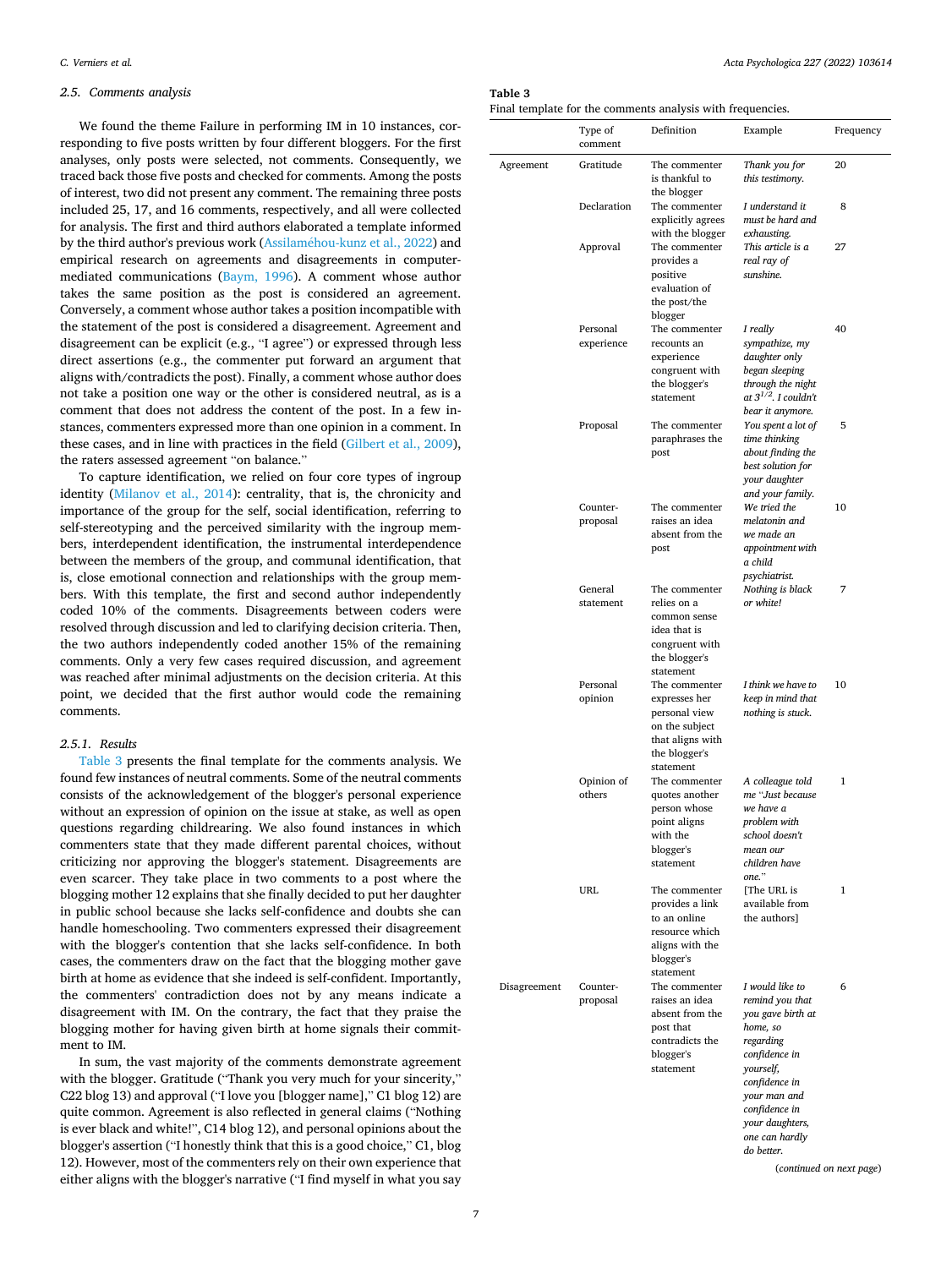#### **Table 3** (*continued* )

|         | Type of<br>comment  | Definition                                                                                        | Example                                                                                           | Frequency |  |
|---------|---------------------|---------------------------------------------------------------------------------------------------|---------------------------------------------------------------------------------------------------|-----------|--|
|         | Challenge           | The commenter<br>questions the<br>blogger's<br>statement                                          | Maybe the true<br>reasons are<br>elsewhere.                                                       | 1         |  |
|         | Personal<br>opinion | The commenter<br>expresses her<br>personal view<br>that contradicts<br>the blogger's<br>statement | Sometimes I<br>think to myself.<br>thankfully<br>daddies are here<br>to get a bit of<br>distance. | 1         |  |
| Neutral | child?              | I have no comment on that choice.<br>How do you live the progressive "detachment" of the          |                                                                                                   |           |  |

(…) I completely lost it one month ago," C18 blog 13) or goes further with counter-proposals, that is, instances of IM practices that were not addressed in the post ("We are going to see psychologists specialized in sleep. We hope to find a solution," C7 blog 13).

Comments that express agreement also convey identification markers. In many cases, the commenter explicitly mentions her similarity with the blogging mother ("I recognize myself in this quest for perfection," C8 blog 12) or includes herself in the group ("I see that we are all the same!", C12 blog 13) which indicate social identification. The second most important identification is communal, with commenters acknowledging emotional connection with the blogger as well as other mothers ("Thank you for giving us hope," C10 blog 13; "Hang in there, Moms!", C12 blog13). In a few instances we found indications of centrality, as for example this commenter who concludes her post with the valediction "Signed: A mommy" (C14 blog 13), as well as indicators of interdependant identification ("Thank you for this series of articles which, once again, helped me a lot," C9 blog 12).

Taken together, the present findings are consistent with Focella et al.'s (2016) contention that an ingroup member who acts hypocritically (i.e., whose behavior deviates from the group norm that she/he otherwise promotes) "motivates [ingroup members] to increase their favorability toward the ingroup deviant by supporting his or her message" (p. 90). The following examples illustrate this psychological process. Getting back to blogging mother 12's emotional confession of failure, one commenter expresses sadness (i.e., communal identification) and, at the same time, validates IM as the best practice (i.e., approval): "It breaks my heart when I feel that you are sometimes so tormented and guilty while you do your best for your family, who are lucky to have such an attentive Mum [*sic*]" (C12). Another commenter explains that, albeit "in admiration for homeschooling," she resigned herself to sending her daughter to public school:

I asked myself the same questions a thousand times a year and a half ago (…) This past year, our eldest child went to regular school in the morning only. I kept a close watch, met the teacher several times when I was upset by some issues, and registered with the parents' committee, to get a foot in the door just in case.

#### (C13)

By stating that she went through the same questioning, the commenter exhibits social identification with the blogging mother. Then, she shares her personal experience, including a counter-proposal pertaining to a labor-intensive practice—school and teacher surveillance. In the process of vicarious dissonance, the counter-proposal can be considered a bolstering response to the ingroup member deviance. In the present context, it proves the commenter's adherence to IM, and restores the integrity of the group by upholding its norm.

# **3. Study 2**

Study 1 provided evidence that IM ideology is pervasive in the most

popular mommy blogs, and goes hand in hand with a gendered view of parental roles. The goal of Study 2 is to go further in the examination of the relationship of IM with the maintenance of the gender system. To this end, we conducted a survey with a sample of mothers and measured the participants' endorsement of a set of gender hierarchy-enhancing beliefs and attitudes.

Ambivalent sexism—"an interlocking set of beliefs that reflects a system of rewards (benevolent sexism) and punishment (hostile sexism)" (Glick & Fiske, 2001, p. 117)-is considered a strong systemjustifying ideology (Glick & Fiske, 1996; Jost & Kay, 2005). Accordingly, ambivalent sexism is positively correlated with gender system justification (Verniers & Martinot, 2015), political conservatism, and social dominance orientation (Mosso et al., 2013). Assuming that IM, too, is a gender hierarchy-enhancing belief, we expect that (H1) the more the mothers will endorse MI, the more they will endorse ambivalent sexism.

We also assume that IM could maintain the gender hierarchy by encouraging women to stay at home rather than pursuing a career and gaining economic independence. Therefore, we hypothesize that (H2) the more the mothers will endorse IM, the less they will support mothers' work, and (H3) the more they will hold gendered views of social roles. More specifically, we expect IM ideology to be positively related to a specialized gender-role orientation, that is, a preference for a strict distinction between female and male social roles, but negatively related to an androgynist gender-role orientation which rejects gender role stereotypes and posits that women and men can endorse similar roles (Jelen, 1988).

The maintenance of gender hierarchy can also be achieved by discouraging system change. Feminist collective action represents a way to reform the gender system (van Zomeren et al., 2008), and recent research shows that some hegemonic ideologies (i.e., neoliberal beliefs) undermine collective action because they impair women's feminist identification (Girerd & Bonnot, 2020). Accordingly, assuming that IM is a gender system justification ideology, we predict that (H4) the more the mothers endorse IM, the less they will identify as feminists.

Finally, we suggest that, in addition to encouraging traditional gender roles and discouraging system change, IM is related to sanctions against women who challenge the status quo. More specifically, recent research suggests that childfree women—women who voluntary choose not to have a child—face backlash because they deviate from the motherhood mandate and hence challenge the patriarchal structure of society (Verniers, 2020). Accordingly, we suggest that (H5) the more the mothers will endorse IM, the more they will criticize childfree women.

# *3.1. Method*

# *3.1.1. Participants*

We planned to recruit 260 women who identify as mothers with at least one child under 18. They were recruited through a research firm and received compensation for their participation in the online survey conducted in 2021. Sample size was determined on the basis of Schönbrodt and Perugini (2013) recommendation to achieve stable estimates for correlations. The survey was preregistered [\(https://asp](https://aspredicted.org/blind.php?x=29H_8VB)  [redicted.org/blind.php?x](https://aspredicted.org/blind.php?x=29H_8VB)=29H\_8VB) and approved by a university Institutional Review Board. Due to unexpected events during the recruitment process, the final sample size was 291 participants ( $M_{\text{age}} =$ 42.14, *SD* = 8.11, range = 17–65; education: 20.27% had not obtained a high school diploma, 29.89% graduated from high school, and 49.83% had received a college degree;  $M_{\text{age}}$  of the participant's youngest child  $=$ 9.08, *SD* = 4.94, range 0–17).

# *3.1.2. Material and procedure*

The participants received an invitation to participate in an online study on "family and society." They were directed to the study by clicking on a Qualtrics link. After they gave their consent, they were presented with the measures in the order described below. Unless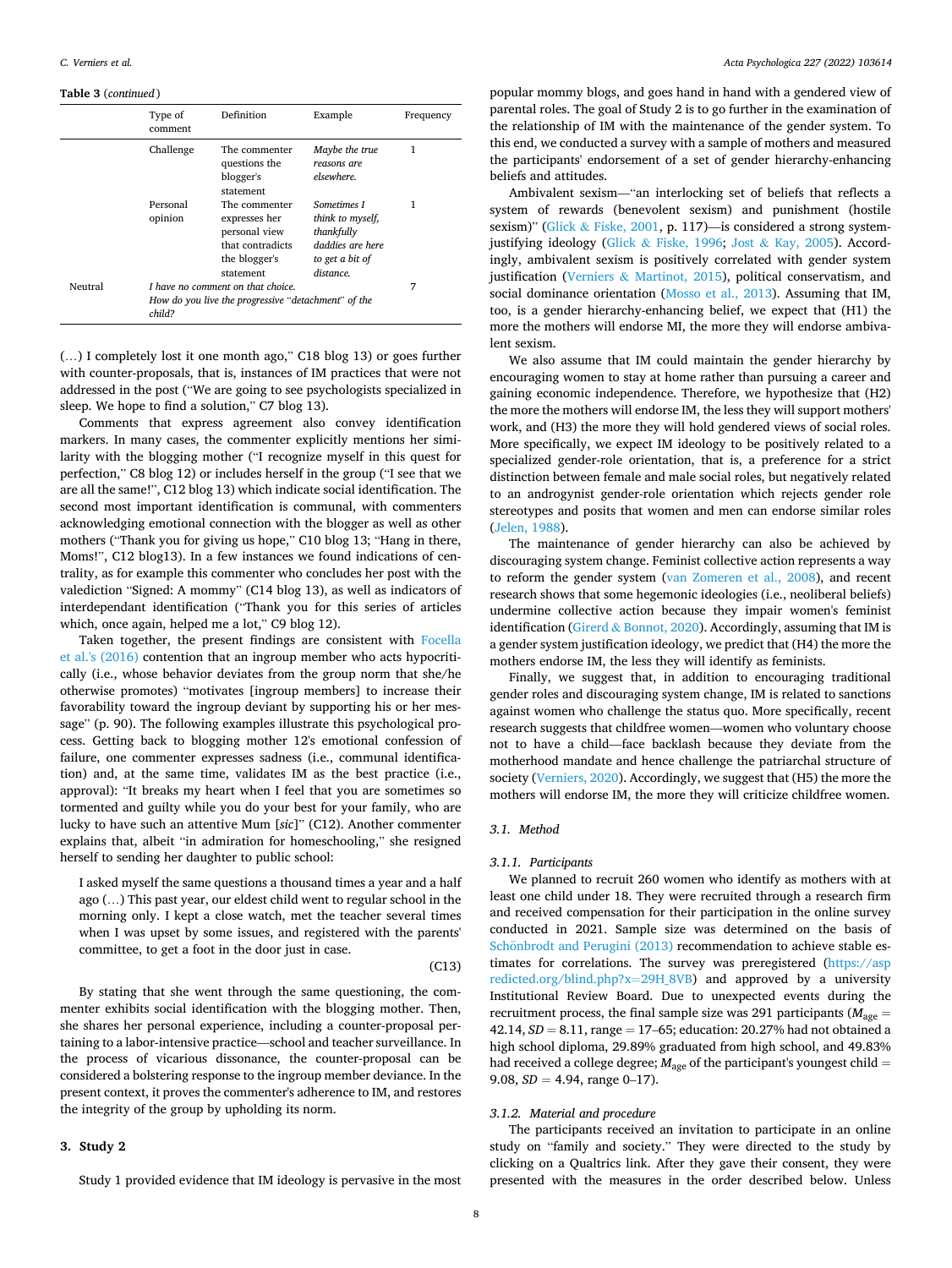otherwise specified, all items were assessed using a 7-point Likert scale ranging from 1 (strongly disagree) to 7 (strongly agree).<sup>3</sup>

*3.1.2.1. Intensive mothering ideology.* The MIMI (Loyal et al., 2017a) is a French-language scale assessing intensive mothering ideology. The scale comprises 21 items (e.g., "Children's needs should come before their parents") reflecting six dimensions (essentialism, consuming fulfillment, child-centrism, challenge, sacrifice and stimulation). We added 12 items derived from our content analysis of mommy blogs. These items aimed at capturing six additional dimensions: sacred child (e.g., "When you are a parent, you must do everything to preserve your child's innocence"), sacred home (e.g., "Using washable diapers and wipes takes more time, but it's a worthwhile investment"), expert guidance (e.g., "Making the right choices for the child requires spending time learning from reliable sources"), praising the father (e.g., "Today's fathers are great"), need for balance (e.g., "You are a better mom when you balance time for yourself and time for family"), and failure to be a good parent (e.g., "When you can't be the parent you want, you have to work on yourself"),  $\alpha = 0.91$ .

*3.1.2.2. Opposition to women's work.* We used two items: "Do you think that women should work outside the home full-time, part-time or not at all when there is a child under school age?" and "Do you think that women should work outside the home full-time, part-time, or not at all after the youngest child starts school?". Participants answered on a scale ranging from  $1 =$  work full time,  $2 =$  work part-time,  $3 =$  stay at home, 4  $=$  I cannot choose (Verniers & Vala, 2018).

*3.1.2.3. Attitude toward gender roles.* We selected six items that were previously used in large scale surveys (Baber & Tucker, 2006; Haerpfer et al., 2021; ISSP Research Group, 2016; Papacostas, 2012; Wasmer & Baumann, 2018), and which measure specialist gender-role orientation (e.g., "Being a housewife is just as fulfilling as working for pay,"  $\alpha$  = 0.55, three items) and androgynist gender-role orientation (e.g., "In a family, if the father's pay is lower than that of the mother, he is the one who should give up work to look after the children,"  $\alpha = 0.63$ , three items). The two measures had rather low reliability. This could be due in part to the small number of items in each measure. However, these items are widely used in cross-cultural studies and may still be considered quite useful for testing relations between attitudes toward gender roles and other theoretically relevant concepts (Constantin & Voicu, 2015; Schmitt, 1996).

*3.1.2.4. Backlash toward childfree women.* We used one item ("A woman without children can hardly be fulfilled") adapted from Suppes (2020) and Ashburn-Nardo (2017).

*3.1.2.5. Ambivalent sexism.* We used the French adaptation of the ASI (Dardenne et al., 2006) in a short version which comprises 12 items (Rollero, 2014). Half of the items measures benevolent sexism (e.g., "Many women have a quality of purity that few men possess,"  $\alpha = 0.81$ ), while the other half measures hostile sexism (e.g., "Women seek to gain power by getting control over men,"  $\alpha = 0.84$ ).

*3.1.2.6. Feminist identification.* We adapted the Inclusion of Other in Self (IOS) scale (Schubert & Otten, 2002). The IOS scale is a pictorial measure of self-categorization. The items consist of seven diagrams representing various degrees of self-feminist group overlap, from strong distinction to complete overlap. The participant has to select among seven diagrams the one that best represents her closeness to feminists.

# *3.2. Results*

Analyses were conducted with and without outliers, which were defined as ±3 SD from the sample mean for each variable. We detected two outliers in the IM ideology measure. Their exclusion did not affect the results, except for the correlation between IM and androgynist gender-role orientation. The correlation drops from  $r = 0.15$ ,  $p = .010$  in the full sample to  $r = 0.11$ ,  $p = .069$  without outliers. Here we report the results of the analyses including outliers.

IM ideology is positively related to all variables—feminist identification excepted—with correlations ranging from small to intermediate (Cohen, 1988; see Table 4). Consistent with our prediction, the more the participants endorse IM ideology the more they hold sexist attitudes. More specifically, there is a positive correlation between IM and benevolent sexism ( $r = 0.55$ ,  $p < .001$ ) and hostile sexism ( $r = 0.21$ ,  $p <$ .001).

We hypothesized that the more the participants endorsed IM ideology, the more they would hold gendered views of social roles. The results partly support this prediction. On the one hand, there is a positive correlation between IMI and specialist gender-role orientation  $(r = 0.44,$ *p <* .001), indicating a preference for a gendered division of social roles. On the other hand, there is also a positive, albeit weak, correlation between IMI and androgynist gender-role orientation, whereas we expected a negative correlation (note that this correlation is not significant when outliers are excluded from the analysis). This unexpected result requires some explanation. Among the three items, two taps into the private sphere and notably, are related to childrearing (i.e., "In a family, if the father's pay is lower than that of the mother, he is the one who 'should give up work to look after the children'," "A child actually benefits if his or her mother has a job rather than just concentrating on the home"). Although we anticipated that the participants who endorse IM ideology would reject those items because they weaken the central role of mothers, there is a possibility that their responses were mitigated by the underlying idea of child-centrism. Alternatively, this result may reflect a more androgynist parenting style, in which mothers balance their care-taking responsibilities with a paid job, and share, at least in part, these responsibilities with the fathers. An assumption further reinforced by the results of Study 1, indicating that at least some mothers claim an entitlement to pursue a career while supporting father's involvement. However, and consistent with our prediction, the more the participants endorse IM ideology, the more they expect a mother to cut back her working hours—or even stay at home—when her child is under school age ( $r = 0.30$ ,  $p < .001$ ), and, to a lesser extent, when her child starts school ( $r = 0.17$ ,  $p = .006$ ).

Results do not support the prediction that the more the participants endorsed IM ideology, the less they would identify as feminists. Indeed, feminist identification in our study does not correlate with any of the variables, which raises questions regarding the appropriateness of this measure.4 Finally, we predicted that the more the participants endorsed IM ideology, the more backlash they would exhibit against childfree women. Results confirmed this prediction. IM is positively correlated with backlash against childfree women  $(r = 0.21, p < .001)$ .

#### **4. Discussion**

This research was aimed at examining the relevance of IM ideology

 $^3$  The study materials and the data set are available on OSF: https://osf. io/nfzeu/?view\_only=[d718727525e04e0d9e2a0979f163fb99](https://osf.io/nfzeu/?view_only=d718727525e04e0d9e2a0979f163fb99).

<sup>4</sup> These results are consistent with those of Girerd et al. (2022) which, in an unrelated research conducted with French women, reported no significant correlations between feminist identification and social dominance orientation or neoliberal ideology endorsement. Future research should use measures that tap different feminist perspectives (e.g., Henley et al., 1998), including the raising "neoliberal feminism" (Rottenberg, 2018). Indeed, endorsement of IMI might be linked positively with some forms of feminism (e.g., neoliberal feminism) and negatively with others (e.g., radical feminism).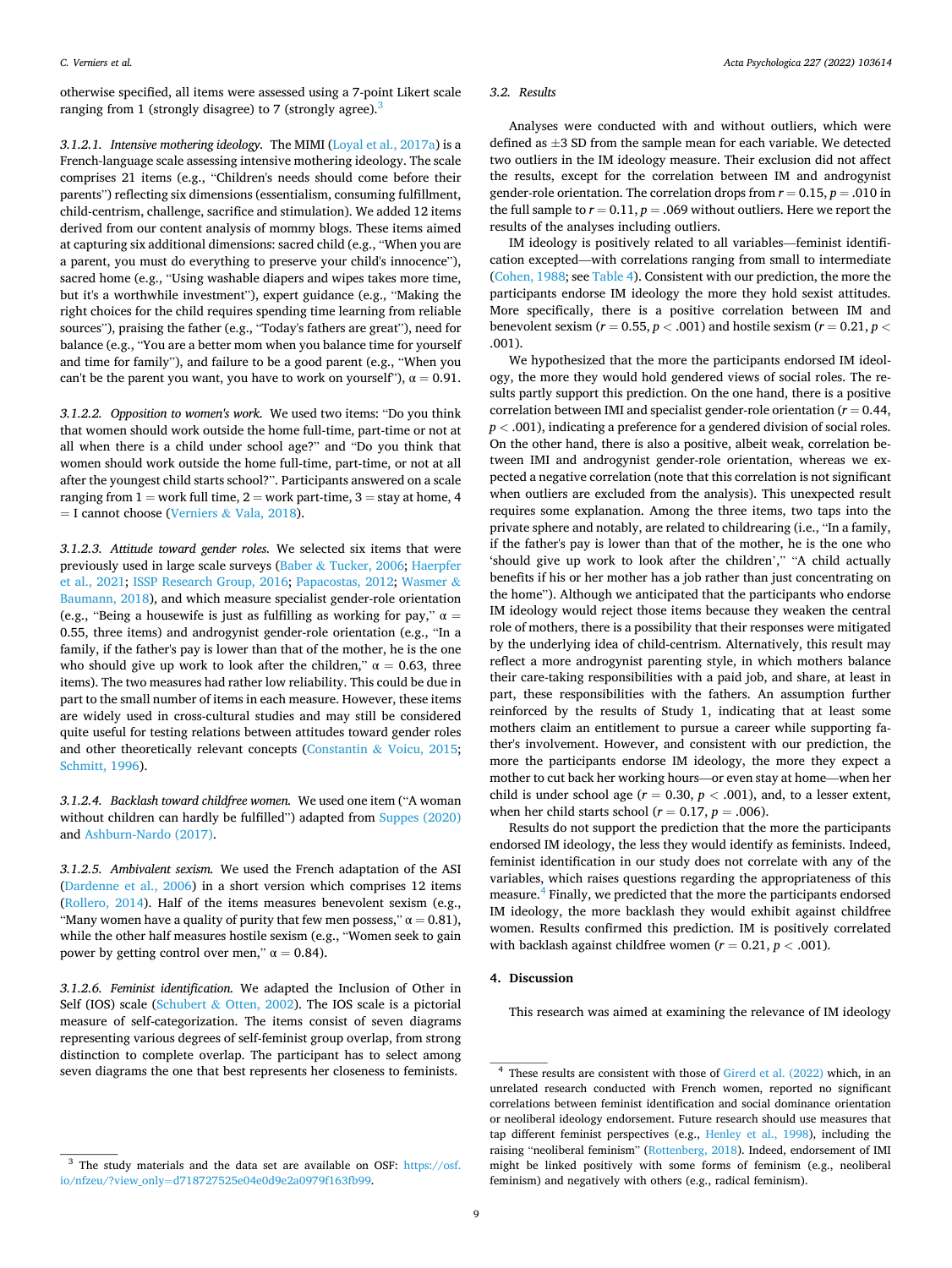Means, standard deviations, and intercorrelations among the variables of Study 2.

|                  |      |      | $\checkmark$                    |          |          |          |          |          |          |      |
|------------------|------|------|---------------------------------|----------|----------|----------|----------|----------|----------|------|
| Variable         | M    | SD   |                                 | ∠        | 3        | 4        | ь        | 6        |          | 8    |
| 1. IMI           | 5.11 | 0.72 | $\hspace{0.1mm}-\hspace{0.1mm}$ |          |          |          |          |          |          |      |
| 2. OWW no school | 2.05 | 0.79 | $0.30**$                        |          |          |          |          |          |          |      |
| 3. OWW school    | 1.50 | 0.65 | $0.17**$                        | $0.58**$ |          |          |          |          |          |      |
| 4. Specialist    | 4.34 | 1.26 | $0.44**$                        | $0.38**$ | $0.29**$ |          |          |          |          |      |
| 5. Androgynist   | 4.17 | 1.20 | $0.15**$                        | $-0.11$  | $-0.12$  | $-0.03$  |          |          |          |      |
| 6. Backlash      | 3.14 | 1.78 | $0.21**$                        | $0.16*$  | $0.18**$ | $0.40**$ | $0.16**$ |          |          |      |
| 7. BS            | 4.36 | 1.12 | $0.55**$                        | $0.33**$ | $0.20**$ | $0.63**$ | 0.11     | $0.50**$ |          |      |
| 8. HS            | 3.40 | 1.19 | $0.21**$                        | 0.11     | 0.05     | $0.44**$ | $0.25**$ | $0.48**$ | $0.56**$ |      |
| 9. Feminism      | 3.66 | 1.77 | 0.02                            | $-0.04$  | 0.00     | $-0.07$  | 0.11     | 0.08     | 0.07     | 0.05 |

*Note*. IMI: Intensive Mothering Ideology, OWW no school: Opposition to Women's Work when child is under school age, OWW school: Opposition to Women's Work when child starts school, Specialist: Specialist gender-role orientation, Androgynist: Androgynist gender-role orientation, Backlash: Backlash toward childfree women, BS: Benevolent Sexism, HS: Hostile Sexism, Feminism: Feminist identification.

*N*'s range from 233 to 291 due to occasional missing data on the variables Opposition to Women's Work when child is under school age and Opposition to Women's Work when child starts school.<br>  $p < .05$ .<br>
\*\*  $p < .01$ .

to understanding the persistence of gender inequality. Using a mixed methods approach to this question, we were first able to document that IM ideology is common and that mommy blogs provide a platform for its diffusion and strengthening. Our content analysis allowed for highlighting large overlaps between IM ideology on the one hand and principles and practices presented in the most popular French mommy blogs on the other hand. First and foremost, blog content indicated that mothers remain the primary caregivers responsible for childrearing. Although we did not find many claims that mothers are the best caregivers, the vast majority of posts deal with mothers' choices, habits, and questions regarding childrearing, confirming that mothers are actually in charge. This is reinforced by the notions of the guilt-gap and mother's moral and emotional commitment which contribute to portraying mothers as primarily concerned with, and morally responsible for, their children's proper development. Second, the belief in children's sacredness and inherent goodness is largely consensual. Therefore, and in line with IM, raising them is a major responsibility that implies intensive methods. However, our analysis provides evidence that not only do mothers give particular attention to their children's development and well-being, they are also committed to providing them with an ideal environment. This is achieved by using ecological products, including cosmetics, clothing, decoration items and by favoring organic and homemade food. In that respect, IM adjusts to the contemporary concern of sustainable development without changing its basic tenets (Takeshita, 2014). It is notable that gender plays a role in sustainable practices, with women engaging in more sustainable behaviors than men, owing to social norms and gender stereotypes (Bloodhart & Swim, 2020). As a consequence this trend in IM is likely to add to mothers' invisible cognitive labor burden (Daminger, 2019).

At the same time, we were able to find some deviations from IM. Regarding the role of fathers, we found that they are not considered less competent (Hays, 1996), nor uncomfortable with children (Loyal et al., 2017a). On the contrary, fathering is largely praised, and we found no evidence of maternal gatekeeping (Allen & Hawkins, 1999; Puhlman & Pasley, 2013). Although the blogging mothers appear to have decisionmaking power regarding family functioning, they are supportive of fathers' involvement. At first glance, this is a positive shift toward gender egalitarianism. It should be noted, however, that lauding fathers for taking care of their children is not related to equality claims on the part of the mothers. Indeed, fathers' involvement is not intended to replace mothers', but rather to enrich family time. In this sense, fathers' involvement might reflect intensified child-centrism rather than alleviation of the overall burden put on mothers (Bianchi, 2000).

Although blogs place private content in the public sphere, their authors remain relatively unidentifiable, allowing "a less polished and even uglier self [to] be verbalized" (Hookway, 2008, p. 97). Indeed, and in sharp contrast with the principle of emotional fulfillment, we found

several instances of women admitting to struggling with their mother role. This is reflected in ambivalence toward their children, in painful self-criticisms and guilt regarding their mothering (in)abilities. This finding echoes previous work indicating that IM sets up unrealistic standards which have costly consequences for mothers' mental health, with high rates of anxiety and stress associated with IM beliefs (Loyal et al., 2017a; Rizzo et al., 2013) and IM behaviors (Forbes et al., 2021). Working mothers' choices seem to be particularly constrained by IM standards, as research has shown that the feeling of pressure to be a perfect mother is associated with lowered career ambition (Meeussen  $\&$ Van Laar, 2018) and with the de-prioritization of their own needs (Forbes et al., 2021, see also Aarntzen et al., 2019). Hence, the blogging mothers' need for balance may reflect a strategy to preserve their mental health, rather than an inflection in the prevalence of IM.

Comments analysis further illustrates the dynamic of defense, accommodation, and reinforcement of IM ideology. Results of this analysis are consistent with previous work suggesting that blogs are echo chambers, where agreement is more common than disagreement when commenters take a position on a blogger's post (Gilbert et al., 2009). However, our analysis adds to the existing literature by identifying a social influence process—vicarious dissonance—responsible for the group polarization in blogs.

We believe that women's alignment with IM for identity management purposes comes with a cost. Indeed, we suggested that IM is a justifying ideology for unequal gender arrangements. While Study 1 uncovered the stereotypical portrayal of parental roles and emotions in mommy blogs, results of the survey study confirmed this assumption by demonstrating that IM is positively related to a series of gender hierarchy-enhancing beliefs and attitudes. According to system justification theory (Jost  $\&$ Banaji, 1994), there is a psychological motive to imbue the status quo with legitimacy: System justification serves a palliative function, in that it decreases negative affect and increases satisfaction with one's situation (Jost & Hunyady, 2002, 2005). There is consistent evidence that unequal gender division of housework adversely affects women's mental health (e.g., Ciciolla & Luthar, 2019; Coltrane, 2000). Our own results confirm ambivalent effect on the part of the blogging mothers. Therefore, endorsing IM ideology provides a justification for this detrimental arrangement. More specifically, IM ideology claims that properly raising a child is more important than any other role a woman could occupy, and that mothers have a moral responsibility to society as a whole (Hays, 1996). These are strong arguments likely to rationalize and embellish the overburdening of women with unpaid work related to family responsibilities.

### *4.1. Implications*

In addition to this local effect, system justification leads to the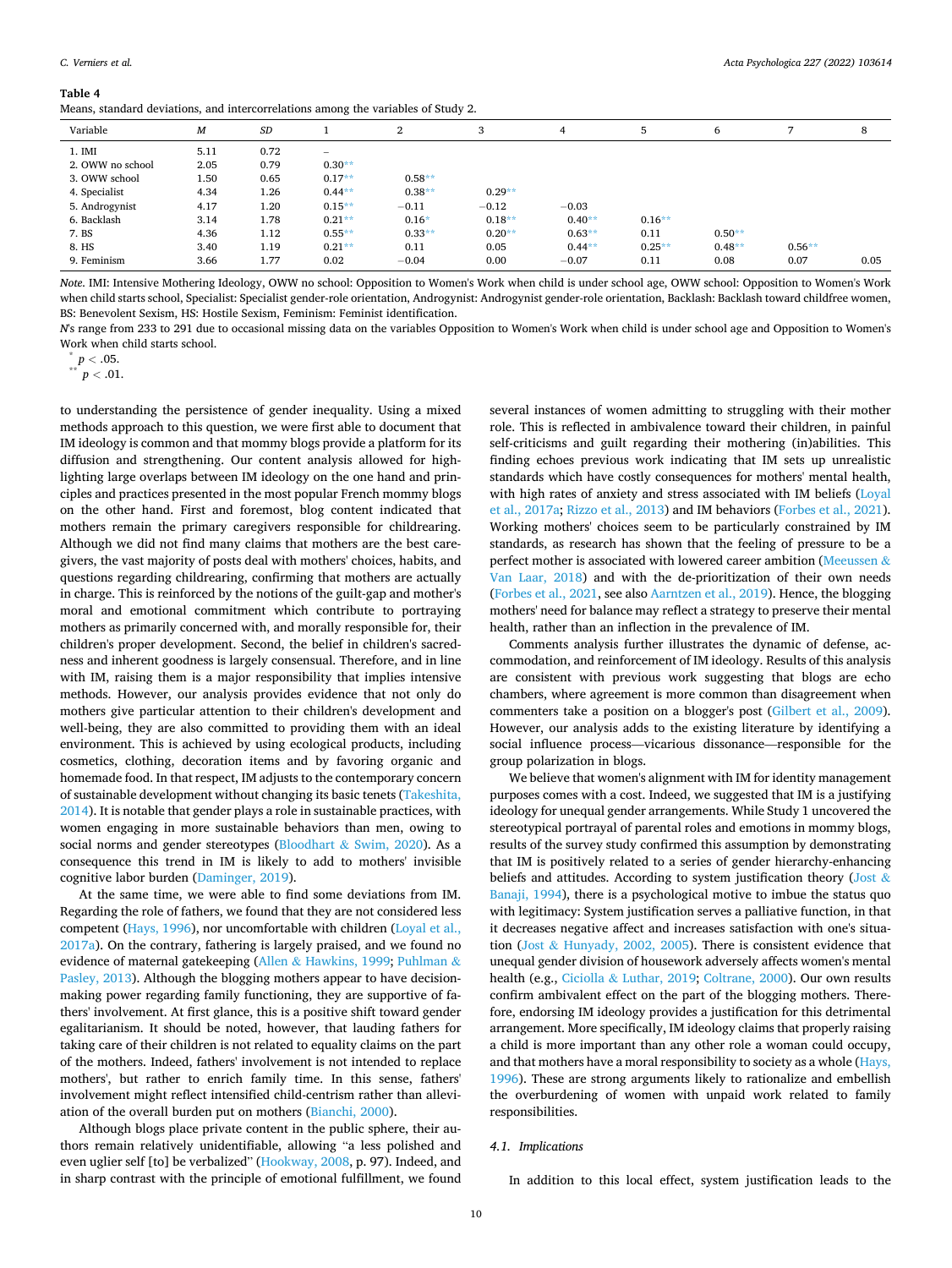rationalization and maintenance of the system as a whole (Wakslak et al., 2011). Intensive Mothering, as a system-justifying ideology, would benefit men by absolving them from doing domestic unpaid work, and by reducing competition in the job market and political area, which would ultimately enable men to maintain their place in the social hierarchy. Recent findings support this claim. A study conducted on representative data from an international survey indicated that women and men who hold sexist beliefs regarding gender roles justify their opposition to women's professional careers by claiming that women's work threatens family well-being (Verniers & Vala, 2018). In fact, the more people endorse the belief that children and families suffer when mothers work, the more they believe that mothers should quit their job, or at least reduce their working hours. Considering that extra time in employment for men translates into extra human capital with important consequences for the gender wage gap (Gershuny, 2018), IM ideology is key to understanding the interplay of gender inequality at the micro (e. g., sharing of domestic unpaid work) and macro levels (i.e., social hierarchy; Meeussen & Van Laar, 2018; Williams & Chen, 2014).

Intensive mothering is also associated with mothers' selflessness since their unique concern is supposedly about their children's wellbeing (e.g., O'Brien et al., 2020). However, and in line with a social identity perspective (Tajfel, 1982; Tajfel  $&$  Turner, 2001), we believe that displaying their commitment to IM may constitute a strategy that mothers use in order to gain a positive social identity. It is noteworthy that blogging mothers are concerned with being "good moms," while distancing themselves from the "bad" ones. By using IM as an evaluative criterion against which mothers are compared and hierarchically ordered (DiLapi, 1989; McHenry & Schultz, 2014), blogging mothers establish IM as a norm (Hogg & Reid, 2006; Marques et al., 1998). We only got access to limited details regarding the living-context of the blogging mothers in our study. However, the fact that almost all blogs are written by mothers in a two-parent family, living in a country—-France—providing high financial support to families (Cleiss, 2022), corroborates the claim that only privileged mothers are able to practice IM, and that normative mothers are likely the most affluent ones (Bloch & Taylor, 2014). Therefore, besides its self-promotion purpose, IM may constitute a means of protecting the upper class' distinctiveness (Milkie  $& Warner, 2014$ ). This does not by any means entail that less affluent mothers escape pressure to conform to IM standards, a pressure that results in an even greater burden for single-parent, precarious families, especially when living in less generous countries (Elliott et al., 2015).

#### *4.2. Limitations and future directions*

Besides their textual content, blogs' pictures and visual layout may provide information that is not explicitly provided by the blogging mother. For instance, although the blogging mothers in our research did not openly state their social status or ethnic or cultural background, a visual imagery content analysis is likely to provide clues regarding those characteristics (Heinz et al., 2002; Hewson, 2014). Such information would be of particular interest for examining IM from an intersectional perspective (e.g., Dow, 2016; Elliott et al., 2015; Rothman, 2000; Taylor, 2011) in order to document whether and how this ideology varies among mothers as a function of race and class.

The present research is informed by previous studies on "mommy blogs" (Lupton et al., 2016) and, at the same time, it fills a gap in the literature by documenting the French blogosphere with regard to intensive mothering. In studying the most popular blogs in France we were able to find consistent evidence of IM, which indicates that this ideology holds a hegemonic position. According to some researchers, the blogosphere offers room for challenging the dominant representations of mothering (Huisman & Joy, 2014; Lopez, 2009). There is indeed a possibility that mother blogs other than those analyzed in the present study offer such alternative visions. In this case, however, the question of their limited audience should be considered.

"parental blogs" might have led to comparable conclusions. Indeed, research tends to demonstrate that parenting platforms are mostly female-dominated, to the point that online parenting spaces are deemed unwelcoming for fathers (Dworkin et al., 2018). This observation is in line with a central tenet of IMI, according to which mothers are primary responsible for childrearing. Blogs written by fathers, on the other hand, could offer valuable insight into current models of fathering (Ammari & Schoenebeck, 2015). Recent research has documented a tension between contemporary expectations for father involvement, and a limited shift in practices (Lewington et al., 2021). Examining fathering ideologies, and how they challenge or reinforce IMI, would undoubtedly enhance our understanding of the maintenance of gender inequalities in the private and public spheres.

Finally, although blogs represent a long-established medium in the parenting digital network (Lupton et al., 2016), parents can communicate through multiple platforms, including instant messaging applications (see for instance Cino et al., 2021). Future research should document whether IMI, which appears as hegemonic in the most popular mommy blogs, remains dominant in other media. We suspect that the social influence process documented in the present research might be even stronger on these platforms, given that the repeated exchange of information on a topic, within a consonant communication network, tends to influence users' perception of consensus, and ultimately their behaviors in relation to the topic (Gill & Rojas, 2021).

# **5. Conclusions**

Gender inequality remains common in the Western world, and the role of ideologies in its maintenance is clearly evidenced by abundant research (e.g., Girerd & Bonnot, 2020; Jost & Kay, 2005; Verniers et al., 2016). Foucault (1976) stressed the need to examine the channels through which hegemonic ideologies are disseminated and influence individual conduct. Using a mixed methodology, we have demonstrated that mommy blogs provide echo chambers for intensive mothering, which is a longstanding, adaptable, hegemonic ideology, with connections to gender hierarchy-enhancing beliefs. It is unique in that it portrays mothering as the most important and valuable role a woman can occupy, while at the same time imposes such strict requirements that meeting its standards is virtually impossible. Finally, and as highlighted by Hays (1996, p. 133): "A woman, in other words, can never fully do it right."

Supplementary data to this article can be found online at [https://doi.](https://doi.org/10.1016/j.actpsy.2022.103614)  [org/10.1016/j.actpsy.2022.103614](https://doi.org/10.1016/j.actpsy.2022.103614).

# **CRediT authorship contribution statement**

Catherine Verniers: Conceptualization, Methodology, Software, Validation, Formal analysis, Investigation, Data Curation, Writing - Original draft, Visualization, Project administration, Funding acquisition.

Virginie Bonnot: Conceptualization, Methodology, Formal analysis, Investigation, Writing – Review & Editing, Funding acquisition.

Yvette Assilaméhou-Kunz: Conceptualization, Methodology, Validation, Formal analysis, Investigation, Data Curation, Writing - Review & Editing, Visualization.

#### **Data availability statement**

Blog posts, although anonymized, can be retrieved easily using a search engine, revealing the identity of the authors and commenters. It is therefore not possible to make the dataset available without violating the privacy of data subjects or revealing other sensitive information. However, the dataset for Study 1 may be available from the corresponding author upon reasonable request.

Nevertheless, we have reasons to believe that selecting more broadly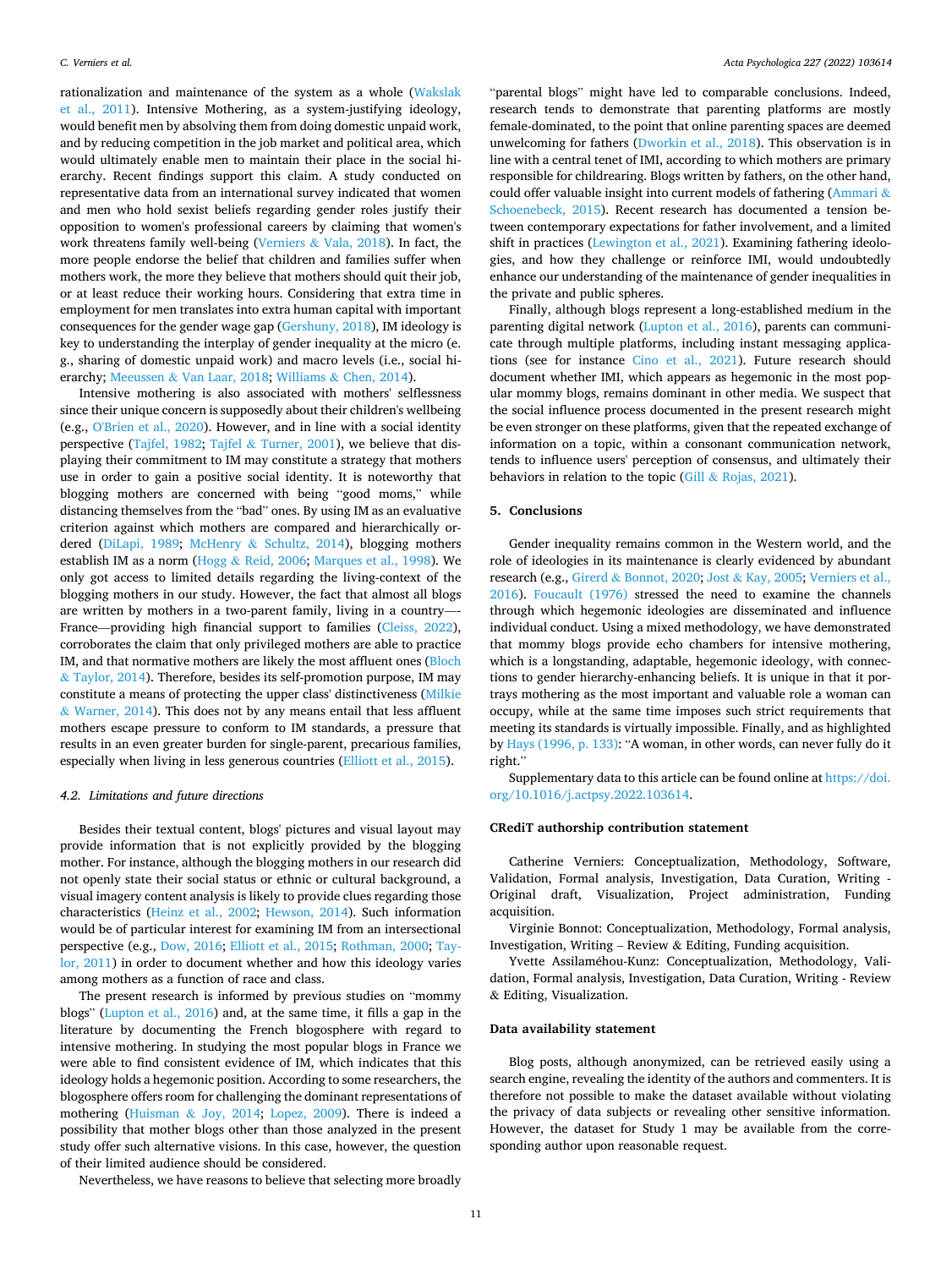#### **Declaration of competing interest**

None.

# **Acknowledgments**

The authors thank Jessica Leclercq for her support with blog search, Adélie Laruncet for her assistance in creating the dataset. They also thank Cristina Aelenei and two anonymous reviewers for their helpful comments.

#### **References**

- Aarntzen, L., Derks, B., van Steenbergen, E., Ryan, M., & van der Lippe, T. (2019). Workfamily guilt as a straightjacket. An interview and diary study on consequences of mothers' work-family guilt. *Journal of Vocational Behavior, 115*, Article 103336. <https://doi.org/10.1016/j.jvb.2019.103336>
- AEP Digital. Les parts de marché 2017 des moteurs de recherche en France et dans le monde. Retrieved 20 January 2021, from [https://www.aep-digital.com/parts-de](https://www.aep-digital.com/parts-de-marche-2017-moteurs-de-recherche-france-monde/)[marche-2017-moteurs-de-recherche-france-monde/](https://www.aep-digital.com/parts-de-marche-2017-moteurs-de-recherche-france-monde/) (n.d.).
- Allen, S. M., & Hawkins, A. J. (1999). Maternal gatekeeping: Mothers' beliefs and behaviors that inhibit greater father involvement in family work. *Journal of Marriage and the Family, 61*(1), 199. <https://doi.org/10.2307/353894>
- Ammari, T., & Schoenebeck, S. (2015). Understanding and supporting fathers and fatherhood on social media sites. In *Proceedings of the 33rd Annual ACM Conference on Human Factors in Computing Systems, 1905*–*1914*. [https://doi.org/10.1145/](https://doi.org/10.1145/2702123.2702205) [2702123.2702205](https://doi.org/10.1145/2702123.2702205)
- Appleton, J., Fowler, C., & Brown, N. (2014). Friend or foe? An exploratory study of Australian parents' use of asynchronous discussion boards in childhood obesity. *Collegian, 21*(2), 151–158. <https://doi.org/10.1016/j.colegn.2014.02.005>
- Ashburn-Nardo, L. (2017). Parenthood as a moral imperative? Moral outrage and the stigmatization of voluntarily childfree women and men. *Sex Roles, 76*(5–6), 393–401. <https://doi.org/10.1007/s11199-016-0606-1>
- Assilaméhou-Kunz, Y., Mésangeau, J., & Balcon-Fourmaux, S. (2022). Comment se [renforce le consensus entre utilisateurs sur YouTube? Illustration de la complexit](http://refhub.elsevier.com/S0001-6918(22)00129-9/rf9000)é du phénomène des chambres d'écho dans les espaces de commentaires. *YouTube ou la liberté d'[expression sous contrainte](http://refhub.elsevier.com/S0001-6918(22)00129-9/rf9000)*. C&F Editions. In pres
- Baber, K. M., & Tucker, C. J. (2006). The social roles questionnaire: A new approach to measuring attitudes toward gender. *Sex Roles, 54*(7–8), 459–467. [https://doi.org/](https://doi.org/10.1007/s11199-006-9018-y)  [10.1007/s11199-006-9018-y](https://doi.org/10.1007/s11199-006-9018-y)
- Barnes, M. W. (2015). Gender differentiation in paid and unpaid work during the transition to parenthood. *Sociology Compass, 9*(5), 348–364. [https://doi.org/](https://doi.org/10.1111/soc4.12263) [10.1111/soc4.12263](https://doi.org/10.1111/soc4.12263)
- Baym, N. K. (1996). Agreements and disagreements in a computer-mediated discussion. *Research on Language & Social Interaction, 29*(4), 315–345. [https://doi.org/10.1207/](https://doi.org/10.1207/s15327973rlsi2904_2)  [s15327973rlsi2904\\_2](https://doi.org/10.1207/s15327973rlsi2904_2)
- [Berger, B. M. \(2004\). The survival of a counterculture: ideological work and everyday life](http://refhub.elsevier.com/S0001-6918(22)00129-9/rf202205092318246361)  [among rural communards. In](http://refhub.elsevier.com/S0001-6918(22)00129-9/rf202205092318246361) *Transaction*.
- Bianchi, S. M. (2000). Maternal employment and time with children: Dramatic change or surprising continuity? *Demography, 37*, 401–414. [https://doi.org/10.1353/](https://doi.org/10.1353/dem.2000.0001)  [dem.2000.0001](https://doi.org/10.1353/dem.2000.0001)
- [Bloch, K., & Taylor, T. \(2014\). Welfare queens and anchor babies: A comparative study of](http://refhub.elsevier.com/S0001-6918(22)00129-9/rf202205092318296023)  [stigmatized mothers in the United States. In M. Vandebeld Giles \(Ed.\),](http://refhub.elsevier.com/S0001-6918(22)00129-9/rf202205092318296023) *Mothering in [the age of neoliberalism](http://refhub.elsevier.com/S0001-6918(22)00129-9/rf202205092318296023)* (pp. 199–210). Demeter Press.
- Bloodhart, B., & Swim, J. K. (2020). Sustainability and consumption: What's gender got to do with It? *Journal of Social Issues, 76*(1), 101–113. [https://doi.org/10.1111/](https://doi.org/10.1111/josi.12370)  [josi.12370](https://doi.org/10.1111/josi.12370)
- Brescoll, V. L., & Uhlmann, E. L. (2005). Attitudes toward traditional and nontraditional parents. *Psychology of Women Quarterly, 29*(4), 436–445. [https://doi.org/10.1111/](https://doi.org/10.1111/j.1471-6402.2005.00244.x)   $\frac{1}{1}$ .1471-6402.2005.00244.x
- Brody, L. R. (2000). The socialization of gender differences in emotional expression: display rules, infant temperament, and differentiation. In A. H. Fischer (Ed.), *Gender*  and Emotion (1st ed., pp. 24–47). Cambridge University Press. https://doi.org/ [10.1017/CBO9780511628191.003.](https://doi.org/10.1017/CBO9780511628191.003)
- Brody, L. R. (2010). Gender and emotion: Beyond stereotypes. *Journal of Social Issues, 53*  (2), 369–393.<https://doi.org/10.1111/j.1540-4560.1997.tb02448.x>
- Brooks, J., McCluskey, S., Turley, E., & King, N. (2015). The utility of template analysis in qualitative psychology research. *Qualitative Research in Psychology, 12*(2), 202–222. <https://doi.org/10.1080/14780887.2014.955224>
- Ciciolla, L., & Luthar, S. S. (2019). Invisible household labor and ramifications for adjustment: Mothers as captains of households. *Sex Roles, 81*(7–8), 467–486. [https://](https://doi.org/10.1007/s11199-018-1001-x)  [doi.org/10.1007/s11199-018-1001-x](https://doi.org/10.1007/s11199-018-1001-x)
- Cino, D., Gigli, A., & Demozzi, S. (2021). "That's the only place where you can get this information today!" An exploratory study on parenting WhatsApp groups with a sample of Italian parents. In *, 24*. *Studi Sulla Formazione* (pp. 75–104). [https://doi.](https://doi.org/10.13128/ssf-12747) [org/10.13128/ssf-12747](https://doi.org/10.13128/ssf-12747)

Cleiss. (2022). [https://www.cleiss.fr/docs/regimes/regime\\_france/an\\_4.html.](https://www.cleiss.fr/docs/regimes/regime_france/an_4.html)

Cohen, J. (1988). *[Statistical Power Analysis for the Behavioral Sciences](http://refhub.elsevier.com/S0001-6918(22)00129-9/rf202205092318523484)* (2nd ed.). Erlbaum. Coltrane, S. (2000). Research on household labor: Modeling and measuring the social embeddedness of routine family work. *Journal of Marriage and Family, 62*(4), 1208–1233.<https://doi.org/10.1111/j.1741-3737.2000.01208.x>

- Constantin, A., & Voicu, M. (2015). Attitudes towards gender roles in cross-cultural surveys: Content validity and cross-cultural measurement invariance. *Social Indicators Research, 123*(3), 733–751.<https://doi.org/10.1007/s11205-014-0758-8>
- Cooper, J. (2019). Cognitive dissonance: where we've been and where we're going. *International Review of Social Psychology, 32*(1). <https://doi.org/10.5334/irsp.277>
- Cooper, J., & Hogg, M. A. (2007). Feeling the anguish of others: a theory of vicarious dissonance. In *, 39*. *Advances in Experimental Social Psychology* (pp. 359–403). Elsevier. [https://doi.org/10.1016/S0065-2601\(06\)39007-7](https://doi.org/10.1016/S0065-2601(06)39007-7).

Craig, L., & Mullan, K. (2010). Parenthood, gender and work-family time in the United States, Australia, Italy, France, and Denmark. *Journal of Marriage and Family, 72*(5), 1344–1361.<https://doi.org/10.1111/j.1741-3737.2010.00769.x>

- Daminger, A. (2019). The cognitive dimension of household labor. *American Sociological Review, 84*(4), 609–633. <https://doi.org/10.1177/0003122419859007>
- Dardenne, B., Delacollette, N., Grégoire, C., & Lecocq, D. (2006). Structure latente et validation de la version française de l'Ambivalent sexism inventory: L'échelle de sexisme ambivalent. *L'Année Psychologique, 106*(2), 235-264. [https://doi.org/](https://doi.org/10.4074/S0003503306002041) [10.4074/S0003503306002041](https://doi.org/10.4074/S0003503306002041)
- DeJean, S. L., McGeorge, C. R., & Stone Carlson, T. (2012). Attitudes toward nevermarried single mothers and fathers: Does gender matter? *Journal of Feminist Family Therapy, 24*(2), 121–138.<https://doi.org/10.1080/08952833.2012.648121>
- DiLapi, E. M. (1989). Lesbian mothers and the motherhood hierarchy. *Journal of Homosexuality, 18*(1–2), 101–121. [https://doi.org/10.1300/J082v18n01\\_05](https://doi.org/10.1300/J082v18n01_05)
- Dow, D. M. (2016). Integrated motherhood: Beyond hegemonic ideologies of motherhood. *Journal of Marriage and Family, 78*(1), 180–196. [https://doi.org/](https://doi.org/10.1111/jomf.12264)  [10.1111/jomf.12264](https://doi.org/10.1111/jomf.12264)
- Dworkin, J., Rudi, J. H., & Hessel, H. (2018). The state of family research and social media. *Journal of Family Theory & Review, 10*(4), 796–813. [https://doi.org/10.1111/](https://doi.org/10.1111/jftr.12295)  [jftr.12295](https://doi.org/10.1111/jftr.12295)
- Elliott, S., Powell, R., & Brenton, J. (2015). Being a good mom: Low-income, black single mothers negotiate intensive mothering. *Journal of Family Issues, 36*(3), 351–370. <https://doi.org/10.1177/0192513X13490279>

Ennis, L. R. (Ed.). (2014). *[Intensive mothering: The cultural contradictions of modern](http://refhub.elsevier.com/S0001-6918(22)00129-9/rf202205092334192537) motherhood*[. Demeter Press.](http://refhub.elsevier.com/S0001-6918(22)00129-9/rf202205092334192537)

- Ess, C. M., & Hård af Segerstad, Y. (2019). Everything old is new again. In Å. Mäkitalo, T. E. Nicewonger, & M. Elam (Eds.), *Designs for experimentation and inquiry: Approaching learning and knowing in digital transformation* (1st ed., pp. 179–196). Routledge. [https://doi.org/10.4324/9780429489839-11.](https://doi.org/10.4324/9780429489839-11)
- European Commission. (2018). *2018 Report on Equality Between Women and Men in the EU*. [http://publications.europa.eu/publication/manifestation\\_identifier/PUB\\_DSA](http://publications.europa.eu/publication/manifestation_identifier/PUB_DSAU18001ENN)  [U18001ENN.](http://publications.europa.eu/publication/manifestation_identifier/PUB_DSAU18001ENN)

Festinger, L. (1962). *[A Theory of Cognitive Dissonance](http://refhub.elsevier.com/S0001-6918(22)00129-9/rf202205092319255730)*. Stanford University Press.

Flanagin, A. J. (2017). Online social influence and the convergence of mass and interpersonal communication. *Human Communication Research, 43*(4), 450–463. <https://doi.org/10.1111/hcre.12116>

- Focella, E. S., Stone, J., Fernandez, N. C., Cooper, J., & Hogg, M. A. (2016). Vicarious hypocrisy: Bolstering attitudes and taking action after exposure to a hypocritical ingroup member. *Journal of Experimental Social Psychology, 62*, 89–102. [https://doi.](https://doi.org/10.1016/j.jesp.2015.09.014)  [org/10.1016/j.jesp.2015.09.014](https://doi.org/10.1016/j.jesp.2015.09.014)
- Forbes, L. K., Lamar, M. R., & Bornstein, R. S. (2021). Working mothers' experiences in an intensive mothering culture: A phenomenological qualitative study. *Journal of Feminist Family Therapy, 33*(3), 270–294. [https://doi.org/10.1080/](https://doi.org/10.1080/08952833.2020.1798200)  [08952833.2020.1798200](https://doi.org/10.1080/08952833.2020.1798200)

[Foucault, M. \(1976\).](http://refhub.elsevier.com/S0001-6918(22)00129-9/rf202205092319270206) *La volonté de savoir*. Gallimard.

Franzke, A. S., Bechmann, A., Zimmer, M., Ess, C. M., & the Association of Internet Researchers. (2020). *Internet research: Ethical guidelines 3.0*. [https://aoir.org/reports/](https://aoir.org/reports/ethics3.pdf)  [ethics3.pdf.](https://aoir.org/reports/ethics3.pdf)

Gershuny, J. (2018). *Gender Symmetry, Gender Convergence and Historical Work-time Invariance in 24 Countries*. Centre for time use research. [https://www.timeuse.org/n](https://www.timeuse.org/node/10840)  [ode/10840.](https://www.timeuse.org/node/10840)

- Gilbert, E., Bergstrom, T., & Karahalios, K. (2009). Blogs are echo chambers: blogs are echo chambers. In *2009 42nd Hawaii International Conference on System Sciences* (pp. 1–10). <https://doi.org/10.1109/HICSS.2009.91>
- Gill, H., & Rojas, H. (2021). Communication mediation model predicting political participation among instant messaging app users: An OSROR approach. *Communication Studies, 72*(3), 490–512. [https://doi.org/10.1080/](https://doi.org/10.1080/10510974.2021.1899008) [10510974.2021.1899008](https://doi.org/10.1080/10510974.2021.1899008)
- Girerd, L., & Bonnot, V. (2020). Neoliberalism: An ideological barrier to feminist identification and collective action. *Social Justice Research, 33*, 81–109. [https://doi.](https://doi.org/10.1007/s11211-020-00347-8)  [org/10.1007/s11211-020-00347-8](https://doi.org/10.1007/s11211-020-00347-8)
- [Girerd, L., Jost, J. T., & Bonnot, V. \(2022\).](http://refhub.elsevier.com/S0001-6918(22)00129-9/rf202205092321067089) *How Neoliberal are You? Development and [Validation of the Neoliberal Orientation Questionnaire](http://refhub.elsevier.com/S0001-6918(22)00129-9/rf202205092321067089)* [*2022*]. Manuscript submitted [for publication.](http://refhub.elsevier.com/S0001-6918(22)00129-9/rf202205092321067089)
- [Glick, P., & Fiske, S. T. \(1996\). The ambivalent sexism inventory: Differentiating hostile](http://refhub.elsevier.com/S0001-6918(22)00129-9/rf202205092347442305)  and benevolent sexism. *[Journal of Personality and Social Psychology, 70](http://refhub.elsevier.com/S0001-6918(22)00129-9/rf202205092347442305)*(3), 491–512.
- Glick, P., & Fiske, S. T. (2001). An ambivalent alliance: Hostile and benevolent sexism as complementary justifications for gender inequality. *American Psychologist, 56*(2), 109–118. <https://doi.org/10.1037/0003-066X.56.2.109>
- Haerpfer, C., Inglehart, R., Moreno, A., Welzel, C., Kizilova, K., Diez-Medrano, J., Lagos, M., Norris, P., Ponarin, E., & Puranen, B. (2021). *World Values Survey Wave 7 (2017-2020) Cross-National Data-set [Data set]*. World Values Survey Association. <https://doi.org/10.14281/18241.13>

Hays, S. (1996). *[The cultural contradictions of motherhood](http://refhub.elsevier.com/S0001-6918(22)00129-9/rf202205092321204469)*. Yale University Press.

Heinz, B., Gu, L., Inuzuka, A., & Zender, R. (2002). Under the rainbow flag: Webbing global gay identities. *International Journal of Sexuality and Gender Studies, 7*(2/3), 107–124. <https://doi.org/10.1023/A:1015841032097>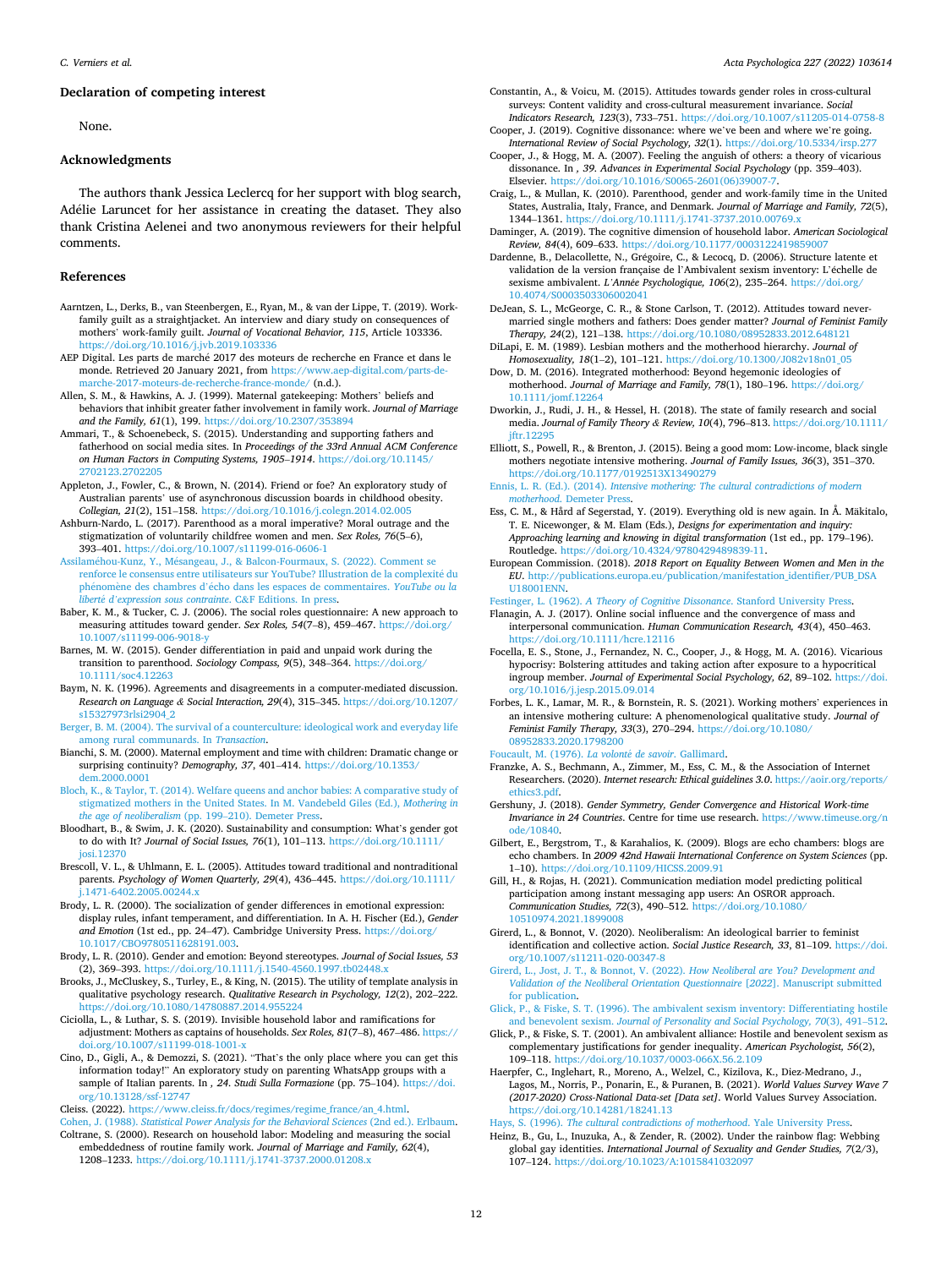*C. Verniers et al.* 

Henley, N. M., Meng, K., O'Brien, D., McCarthy, W. J., & Sockloskie, R. J. (1998). Developing a scale to measure the diversity of feminist attitudes. *Psychology of Women Quarterly, 22*(3), 317–348. [https://doi.org/10.1111/j.1471-6402.1998.](https://doi.org/10.1111/j.1471-6402.1998.tb00158.x) tb0015

- Hewson, C. (2014). Qualitative approaches in internet-mediated research: Opportunities, issues, possibilities. In P. Leavy (Ed.), *The Oxford Handbook of Qualitative Research*  (pp. 422–452). Oxford University Press. [https://doi.org/10.1093/oxfordhb/](https://doi.org/10.1093/oxfordhb/9780199811755.013.020)  [9780199811755.013.020](https://doi.org/10.1093/oxfordhb/9780199811755.013.020).
- Hogg, M. A., & Reid, S. A. (2006). Social identity, self-categorization, and the communication of group norms. *Communication Theory, 16*(1), 7–30. [https://doi.](https://doi.org/10.1111/j.1468-2885.2006.00003.x)  [org/10.1111/j.1468-2885.2006.00003.x](https://doi.org/10.1111/j.1468-2885.2006.00003.x)
- Hookway, N. (2008). `Entering the blogosphere': Some strategies for using blogs in social research. *Qualitative Research, 8*(1), 91–113. [https://doi.org/10.1177/](https://doi.org/10.1177/1468794107085298)  [1468794107085298](https://doi.org/10.1177/1468794107085298)
- [Huisman, K., & Joy, E. \(2014\). The cultural contradictions of motherhood revisited:](http://refhub.elsevier.com/S0001-6918(22)00129-9/rf202205092321356212)  [Continuities and changes. In L. R. Ennis \(Ed.\),](http://refhub.elsevier.com/S0001-6918(22)00129-9/rf202205092321356212) *Intensive mothering: The cultural [contradictions of modern motherhood](http://refhub.elsevier.com/S0001-6918(22)00129-9/rf202205092321356212)* (pp. 86–103). Demeter Press.
- ISSP Research Group. (2016). International social survey programme: Family and changing gender roles IV - ISSP 2012 (4.0.0) [data set]. In *GESIS data archive*. <https://doi.org/10.4232/1.12661>
- Jang, J., Dworkin, J., & Hessel, H. (2015). Mothers' use of information and communication technologies for information seeking. *Cyberpsychology, Behavior, and Social Networking, 18*(4), 221–227. <https://doi.org/10.1089/cyber.2014.0533> Jelen, T. G. (1988). The effects of gender role stereotypes on political attitudes. *The Social*
- *Science Journal, 25*(3), 353–365. [https://doi.org/10.1016/0362-3319\(88\)90036-5](https://doi.org/10.1016/0362-3319(88)90036-5)  Jost, J. T. (2018). A quarter century of system justification theory: Questions, answers,
- criticisms, and societal applications. *British Journal of Social Psychology*. [https://doi.](https://doi.org/10.1111/bjso.12297)  [org/10.1111/bjso.12297](https://doi.org/10.1111/bjso.12297)
- Jost, J. T., & Banaji, M. R. (1994). The role of stereotyping in system-justification and the production of false consciousness. *British Journal of Social Psychology, 33*(1), 1–27. <https://doi.org/10.1111/j.2044-8309.1994.tb01008.x>
- [Jost, J. T., & Hunyady, O. \(2002\). The psychology of system justification and the](http://refhub.elsevier.com/S0001-6918(22)00129-9/rf202205092325559871)  [palliative function of ideology. In W. Stroebe, & M. Hewstone \(Eds.\),](http://refhub.elsevier.com/S0001-6918(22)00129-9/rf202205092325559871) *European review of social psychology* (Vol. 13, pp. 111–[153\). Psychology Press/Taylor](http://refhub.elsevier.com/S0001-6918(22)00129-9/rf202205092325559871) & Francis.
- Jost, J. T., & Hunyady, O. (2005). Antecedents and consequences of system-justifying ideologies. *Current Directions in Psychological Science, 14*(5), 260–265. [https://doi.](https://doi.org/10.1111/j.0963-7214.2005.00377.x) [org/10.1111/j.0963-7214.2005.00377.x](https://doi.org/10.1111/j.0963-7214.2005.00377.x)
- Jost, J. T., & Kay, A. C. (2005). Exposure to benevolent sexism and complementary gender stereotypes: Consequences for specific and diffuse forms of system justification. *Journal of Personality and Social Psychology, 88*(3), 498–509. [https://](https://doi.org/10.1037/0022-3514.88.3.498) [doi.org/10.1037/0022-3514.88.3.498](https://doi.org/10.1037/0022-3514.88.3.498)
- [Kay, A. C., Gaucher, D., Peach, J. M., Laurin, K., Friesen, J., Zanna, M. P., & Spencer, S. J.](http://refhub.elsevier.com/S0001-6918(22)00129-9/rf202205092348127430)  [\(2009\). Inequality, discrimination, and the power of the status quo: Direct evidence](http://refhub.elsevier.com/S0001-6918(22)00129-9/rf202205092348127430)  [for a motivation to see the way things are as the way they should be.](http://refhub.elsevier.com/S0001-6918(22)00129-9/rf202205092348127430) *Journal of [Personality and Social Psychology, 97](http://refhub.elsevier.com/S0001-6918(22)00129-9/rf202205092348127430)*(3), 421–434.
- [King, N. \(2012\). Doing template analysis. In G. Symon, & C. Cassell \(Eds.\),](http://refhub.elsevier.com/S0001-6918(22)00129-9/rf202205092325587950) *Qualitative organizational research* (pp. 426–[450\). SAGE Publications Inc.](http://refhub.elsevier.com/S0001-6918(22)00129-9/rf202205092325587950)
- [Krauth-Gruber, S., Yzerbyt, V., & Aelenei, C. \(2022\).](http://refhub.elsevier.com/S0001-6918(22)00129-9/rf202205092337345909) *An intersectional approach to gender [and social class stereotypes \[manuscript in preparation\]](http://refhub.elsevier.com/S0001-6918(22)00129-9/rf202205092337345909)*.
- Lachance-Grzela, M., & Bouchard, G. (2010). Why do women do the lion's share of housework?A decade of research. *Sex Roles, 63*(11–12), 767–780. [https://doi.org/](https://doi.org/10.1007/s11199-010-9797-z)  [10.1007/s11199-010-9797-z](https://doi.org/10.1007/s11199-010-9797-z)
- Lewington, L., Lee, J., & Sebar, B. (2021). "I'm not just a babysitter": Masculinity and men's experiences of first-time fatherhood. *Men and Masculinities, 24*(4), 571–589. <https://doi.org/10.1177/1097184X21993884>
- Lopez, L. K. (2009). The radical act of 'mommy blogging': Redefining motherhood through the blogosphere. *New Media & Society, 11*(5), 729–747. [https://doi.org/](https://doi.org/10.1177/1461444809105349) [10.1177/1461444809105349](https://doi.org/10.1177/1461444809105349)
- Loyal, D., Sutter, A.-L., & Rascle, N. (2017). Mothering ideology and work involvement in late pregnancy: A clustering approach. *Journal of Child and Family Studies, 26*(10), 2921–2935.<https://doi.org/10.1007/s10826-017-0786-5>
- Loyal, D., Sutter Dallay, A.-L., & Rascle, N. (2017). Intensive mothering ideology in France: A pilot study. *L'Enc*´*ephale, 43*(6), 564–569. [https://doi.org/10.1016/j.](https://doi.org/10.1016/j.encep.2017.08.002)  [encep.2017.08.002](https://doi.org/10.1016/j.encep.2017.08.002)
- Lupton, D., Pedersen, S., & Thomas, G. M. (2016). Parenting and digital media: From the early web to contemporary digital society. *Sociology Compass, 10*(8), 730–743. <https://doi.org/10.1111/soc4.12398>
- Markham, A., & Buchanan, E. (2012). *Ethical decision-making and Internet research (version 2.0): Recommendations from the AoIR ethics working committee*. [aoir.org/reports/et](http://aoir.org/reports/ethics2.pdf)  [hics2.pdf](http://aoir.org/reports/ethics2.pdf)
- Marques, J., Abrams, D., Paez, D., & Martinez-Taboada, C. (1998). The role of categorization and in-group norms in judgments of groups and their members. *Journal of Personality and Social Psychology, 75*(4), 976–988. [https://doi.org/](https://doi.org/10.1037/0022-3514.75.4.976) [10.1037/0022-3514.75.4.976](https://doi.org/10.1037/0022-3514.75.4.976)
- Maxwell, J. A. (2012). *[A realist approach for qualitative research](http://refhub.elsevier.com/S0001-6918(22)00129-9/rf202205092326251297)*. SAGE Publications. McDaniel, B., Coyne, S., & Holmes, E. (2012). New mothers and media use: Associations between blogging, social networking, and maternal well-being. *Maternal & Child Health Journal, 16*(7), 1509–1517. <https://doi.org/10.1007/s10995-011-0918-2>
- [McHenry, K. A., & Schultz, D. L. \(2014\). Skinny jeans: Perfection and competition in](http://refhub.elsevier.com/S0001-6918(22)00129-9/rf202205092326338727)  motherhood. In L. R. Ennis (Ed.), *[Intensive mothering: The cultural contradictions of](http://refhub.elsevier.com/S0001-6918(22)00129-9/rf202205092326338727)  modern motherhood* (pp. 299–[312\). Demeter Press](http://refhub.elsevier.com/S0001-6918(22)00129-9/rf202205092326338727).
- Meeussen, L., & Van Laar, C. (2018). Feeling pressure to be a perfect mother relates to parental burnout and career ambitions. *Frontiers in Psychology, 9*. [https://doi.org/](https://doi.org/10.3389/fpsyg.2018.02113) [10.3389/fpsyg.2018.02113](https://doi.org/10.3389/fpsyg.2018.02113)
- Milanov, M., Rubin, M., & Paolini, S. (2014). Different types of ingroup identification: A comprehensive review, an integrative model, and implications for future research. *Psicologia Sociale, 3*, 205–232. <https://doi.org/10.1482/78347>
- [Milkie, M., & Warner, C. H. \(2014\). Status safeguarding: Mothers](http://refhub.elsevier.com/S0001-6918(22)00129-9/rf202205092339509113)′ work to secure children′ [s place in the social hierarchy. In L. R. Ennis \(Ed.\),](http://refhub.elsevier.com/S0001-6918(22)00129-9/rf202205092339509113) *Intensive mothering: The [cultural contradictions of modern motherhood](http://refhub.elsevier.com/S0001-6918(22)00129-9/rf202205092339509113)* (pp. 66–85). Demeter Press.
- Morrison, A. (2010). Autobiography in real time: A genre analysis of personal mommy blogging. *Cyberpsychology: Journal of Psychosocial Research on Cyberspace, 4*(2). [htt](https://cyberpsychology.eu/article/view/4239/3285) u/article/view.
- Mosso, C., Briante, G., Aiello, A., & Russo, S. (2013). The role of legitimizing ideologies as predictors of ambivalent sexism in young people: Evidence from Italy and the USA. *Social Justice Research, 26*(1), 1–17. [https://doi.org/10.1007/s11211-012-](https://doi.org/10.1007/s11211-012-0172-9)
- [0172-9](https://doi.org/10.1007/s11211-012-0172-9)  [Niedenthal, P. M., Krauth-Gruber, S., & Ric, F. \(2006\).](http://refhub.elsevier.com/S0001-6918(22)00129-9/rf202205092340061601) *Psychology of emotion: [Interpersonal, experiential, and cognitive approaches](http://refhub.elsevier.com/S0001-6918(22)00129-9/rf202205092340061601), Psychology*
- O'Brien, K. M., Yoo, S.-K., Kim, Y. H., Cho, Y., & Salahuddin, N. M. (2020). The good mothering expectations scale: An international instrument development study. *The Counseling Psychologist, 48*(2), 162–190. [https://doi.org/10.1177/](https://doi.org/10.1177/0011000019889895) [0011000019889895](https://doi.org/10.1177/0011000019889895)
- Oecd. (2017). *[The pursuit of gender equality: An uphill battle](http://refhub.elsevier.com/S0001-6918(22)00129-9/rf202205092326515044)*. OECD Publishing.
- [Paltineau, M.-M. \(2014\). From intensive mothering to identity parenting. In L. R. Ennis](http://refhub.elsevier.com/S0001-6918(22)00129-9/rf202205092326536842)  (Ed.), *[Intensive mothering: The cultural contradictions of modern motherhood](http://refhub.elsevier.com/S0001-6918(22)00129-9/rf202205092326536842)* (pp. 120–[141\). Demeter Press.](http://refhub.elsevier.com/S0001-6918(22)00129-9/rf202205092326536842)
- Papacostas, A. (2012). *Eurobarometer 72.2 (3.0.0) [Data set]*. GESIS Data Archive. <https://doi.org/10.4232/1.11137>
- Pedersen, S. (2016). The good, the bad and the 'good enough' mother on the UK parenting forum mumsnet. *Women's Studies International Forum, 59*, 32–38. [https://](https://doi.org/10.1016/j.wsif.2016.09.004)  [doi.org/10.1016/j.wsif.2016.09.004](https://doi.org/10.1016/j.wsif.2016.09.004)
- Pettigrew, S., Archer, C., & Harrigan, P. (2016). A thematic analysis of mothers' motivations for blogging. *Maternal and Child Health Journal, 20*(5), 1025–1031. <https://doi.org/10.1007/s10995-015-1887-7>
- Piolat, A., & Bannour, R. (2009). EMOTAIX: Un scénario de tropes pour l'identification automatisée du lexique émotionnel et affectif. *L'Année Psychologique*, 109(04), 655. <https://doi.org/10.4074/S0003503309004047>
- Puhlman, D. J., & Pasley, K. (2013). Rethinking maternal gatekeeping. *Journal of Family Theory & Review, 5*(3), 176–193. <https://doi.org/10.1111/jftr.12016>
- Rizzo, K. M., Schiffrin, H. H., & Liss, M. (2013). Insight into the parenthood paradox: Mental health outcomes of intensive mothering. *Journal of Child and Family Studies,*  22(5), 614–620. <https://doi.org/10.1007/s10826-012-9615-z>
- Rollero, C. (2014). Psychometric properties of short versions of the ambivalent sexism inventory and ambivalence toward men inventory. In *, 1*. *TPM - Testing, Psychometrics, Methodology in Applied Psychology* (pp. 149–159). [https://doi.org/](https://doi.org/10.4473/TPM21.2.3)  [10.4473/TPM21.2.3](https://doi.org/10.4473/TPM21.2.3)

Rothman, B. K. (2000). *Recreating motherhood*[. Rutgers University Press.](http://refhub.elsevier.com/S0001-6918(22)00129-9/rf202205092328333597)

- Rottenberg, C. (2018). *[The rise of neoliberal feminism](http://refhub.elsevier.com/S0001-6918(22)00129-9/rf202205092328364197)*. Oxford University Press.
- Schmitt, N. (1996). Uses and abuses of coefficient alpha. *Psychological Assessment, 8*(4), 350–353. <https://doi.org/10.1037/1040-3590.8.4.350>
- Schönbrodt, F. D., & Perugini, M. (2013). At what sample size do correlations stabilize? *Journal of Research in Personality, 47*(5), 609–612. [https://doi.org/10.1016/j.](https://doi.org/10.1016/j.jrp.2013.05.009) irp. 2013.05.009
- Schubert, T. W., & Otten, S. (2002). Overlap of self, ingroup, and outgroup: Pictorial measures of self-categorization. *Self and Identity, 1*(4), 353–376. [https://doi.org/](https://doi.org/10.1080/152988602760328012) [10.1080/152988602760328012](https://doi.org/10.1080/152988602760328012)
- Shields, S. A. (2013). Gender and emotion: What we think we know, what we need to know, and why it matters. *Psychology of Women Quarterly, 37*(4), 423–435. [https://](https://doi.org/10.1177/0361684313502312)  [doi.org/10.1177/0361684313502312](https://doi.org/10.1177/0361684313502312)
- Shields, S. A., & Koster, B. A. (1989). Emotional stereotyping of parents in child rearing manuals, 1915–1980. *Social Psychology Quarterly, 52*(1), 44. [https://doi.org/](https://doi.org/10.2307/2786903)  [10.2307/2786903](https://doi.org/10.2307/2786903)
- Shields, S. A., Steinke, P., & Koster, B. A. (1995). The double bind of caregiving: Representation of gendered emotion in American advice literature. *Sex Roles, 33*  (7–8), 467–488. <https://doi.org/10.1007/BF01544674>
- Stoppard, J. M., & Gunn Gruchy, C. D. (1993). Gender, context, and expression of positive emotion. *Personality and Social Psychology Bulletin, 19*(2), 143–150. [https://](https://doi.org/10.1177/0146167293192002)  [doi.org/10.1177/0146167293192002](https://doi.org/10.1177/0146167293192002)
- Suppes, A. (2020). Do women need to have children in order to be fulfilled? A system justification account of the motherhood norm. *Social Psychological and Personality Science, 11*(7), 999–1010. <https://doi.org/10.1177/1948550620909728>
- Tajfel, H. (1982). Social psychology of intergroup relations. *Annual Review of Psychology, 33*, 1–39.<https://doi.org/10.1146/annurev.ps.33.020182.000245>
- [Tajfel, H., & Turner, J. \(2001\). An integrative theory of intergroup conflict. In](http://refhub.elsevier.com/S0001-6918(22)00129-9/rf202205092328391849) M. A. Hogg, & D. Abrams (Eds.), *[Intergroup relations: Essential readings](http://refhub.elsevier.com/S0001-6918(22)00129-9/rf202205092328391849)* (pp. 94–109). [Psychology Press.](http://refhub.elsevier.com/S0001-6918(22)00129-9/rf202205092328391849)
- [Takeshita, C. \(2014\). Eco-diapers: The American discourse of sustainable motherhood. In](http://refhub.elsevier.com/S0001-6918(22)00129-9/rf202205092328453778)  M. Giles (Ed.), *[Mothering in the age of neoliberalism](http://refhub.elsevier.com/S0001-6918(22)00129-9/rf202205092328453778)* (pp. 117–131). Demeter Press.
- Taylor, T. (2011). Re-examining cultural contradictions: Mothering ideology and the intersections of class, gender, and race. *Sociology Compass, 5*(10), 898–907. [https://](https://doi.org/10.1111/j.1751-9020.2011.00415.x)  [doi.org/10.1111/j.1751-9020.2011.00415.x](https://doi.org/10.1111/j.1751-9020.2011.00415.x)
- [The Economic and Social Research Council. \(2015\).](http://refhub.elsevier.com/S0001-6918(22)00129-9/rf202205092328489262) *Framework for research ethics*. https: [esrc.ukri.org/.../guidance-for-applicants/esrc-framework-for-research-ethics-2015.](http://refhub.elsevier.com/S0001-6918(22)00129-9/rf202205092328489262)
- Thévenon, O. (2011). Family policies in OECD countries: A comparative analysis. *Population and Development Review, 37*(1), 57–87. [https://doi.org/10.1111/j.1728-](https://doi.org/10.1111/j.1728-4457.2011.00390.x)  [4457.2011.00390.x](https://doi.org/10.1111/j.1728-4457.2011.00390.x)
- van Zomeren, M., Postmes, T., & Spears, R. (2008). Toward an integrative social identity model of collective action: A quantitative research synthesis of three socio-